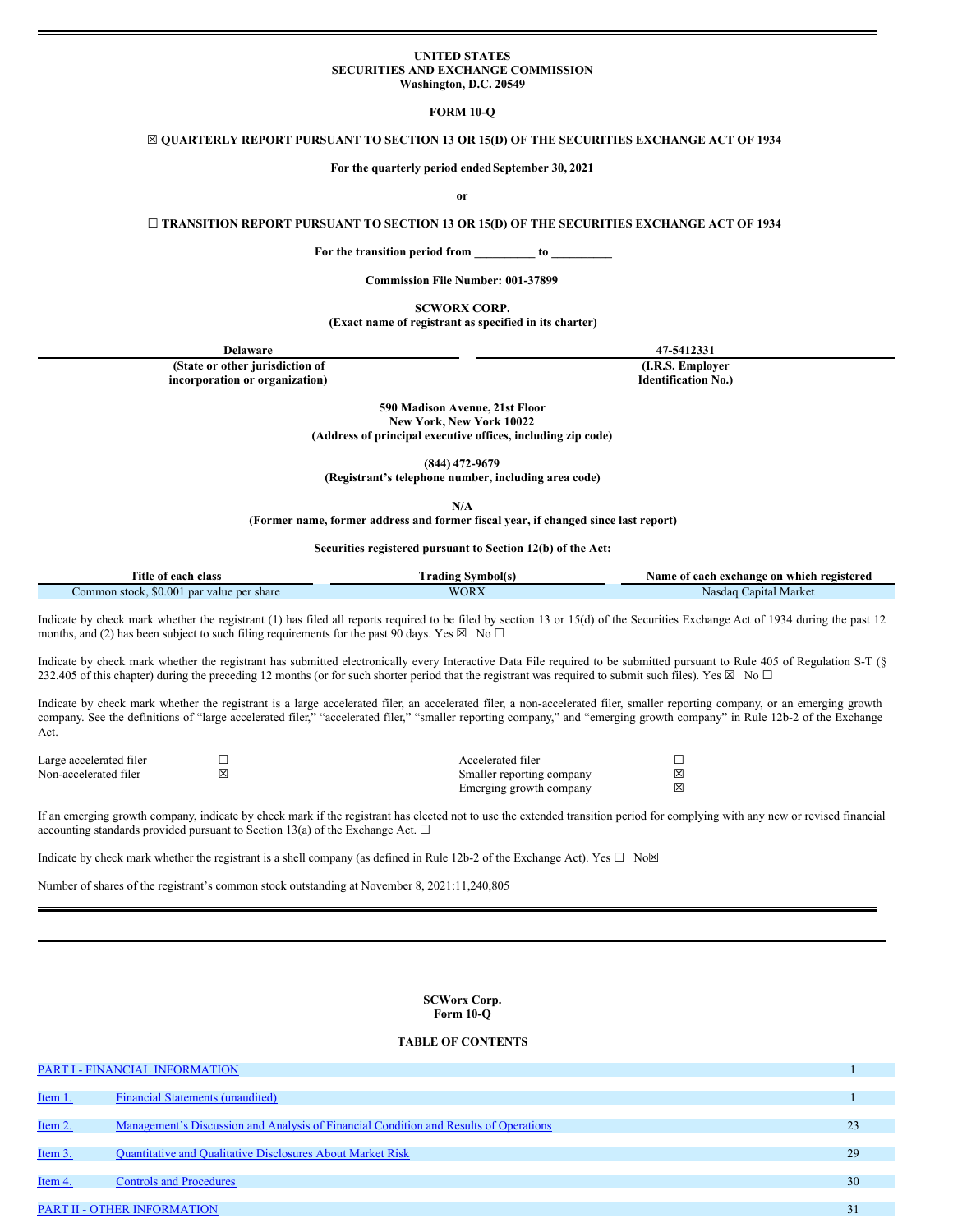| Item 1.              | <b>Legal Proceedings</b>                                    | 31 |
|----------------------|-------------------------------------------------------------|----|
|                      |                                                             |    |
| Item 1A.             | <b>Risk Factors</b>                                         | 33 |
| Item 2.              | Unregistered Sales of Equity Securities and Use of Proceeds | 33 |
| Item 3.              | <b>Defaults Upon Senior Securities</b>                      | 33 |
|                      |                                                             |    |
| Item 4.              | <b>Mine Safety Disclosures</b>                              | 33 |
|                      |                                                             |    |
| Item 5.              | Other Information                                           | 33 |
| Item 6.              | <b>Exhibits</b>                                             | 34 |
|                      |                                                             |    |
| <b>Signatures</b>    |                                                             | 35 |
| <b>Exhibit Index</b> |                                                             | 34 |
|                      |                                                             |    |
|                      |                                                             |    |

# **Cautionary Statement Regarding Forward-Looking Statements**

Certain statements that we make from time to time, including statements contained in this Quarterly Report on Form 10-Q constitute "forward-looking statements" within the meaning of the Private Securities Litigation Reform Act of 1995, and of Section 27A of the Securities Act of 1933, as amended, or the Securities Act, and Section 21E of the Securities Exchange Act of 1934, as amended, or the Exchange Act. All statements other than statements of historical fact contained in this Form 10-Q are forward-looking statements. These statements, among other things, relate to our business strategy, goals and expectations concerning our future operations, prospects, plans and objectives of management. The words "anticipate", "believe", "continue", "could", "estimate", "expect", "intend", "may", "plan", "predict", "project", "will", and *similar terms and phrases are used to identify forward-looking statements in this presentation.*

Our operations involve risks and uncertainties, many of which are outside our control, and any one of which, or a combination of which, could materially affect our results of operations and whether the forward-looking statements ultimately prove to be correct. We have based these forward-looking statements largely on our current expectations and projections about future events and trends that we believe may affect our financial condition, results of operations, business strategy, short-term and longterm business operations and objectives, and financial needs. Forward-looking statements in this Form 10-Q include, without limitation, statements reflecting management's expectations for future financial performance and operating expenditures (including our ability to continue as a going concern, to raise additional capital and to succeed in *our future operations), expected growth, profitability and business outlook and increased operating expenses.*

Forward-looking statements are only current predictions and are subject to known and unknown risks, uncertainties, and other factors that may cause our actual results, levels of activity, performance, or achievements to be materially different from those anticipated by such statements. These factors include, among other things, the unknown risks and uncertainties that we believe could cause actual results to differ from these forward looking statements as set forth under the heading, "Risk Factors" in our Annual Report on Form 10-K for the fiscal year ended December 31, 2020. New risks and uncertainties emerge from time to time, and it is not possible for us to predict all of the risks and uncertainties that could have an impact on the forward-looking statements, including without limitation, risks and uncertainties relating to our ability to:

- reverse the recent decline in our revenue and resume growing our revenue;
- resolve the various litigation proceedings pending against us on favorable terms or at all
- obtain additional financing in sufficient amounts or on acceptable terms so that we can fund our business plan;
- reduce our dependence on third-party subcontractors to perform some of the work on our contracts;
- mitigate the impact of new or changed laws, regulations or other industry standards that could adversely affect our ability to conduct our business;
- mitigate the impact of the COVID-19 pandemic on our revenues;
- adopt and master new technologies and adjust certain fixed costs and expenses to adapt to our industry's and customers' evolving demands; and
- mitigate the impact of changes in general market, economic and political conditions in the United States and global economies or financial markets, including those resulting from natural or man-made disasters.

Although we believe that the expectations reflected in the forward-looking statements contained in this Form 10-O are reasonable, we cannot guarantee future results, levels of activity, performance, or achievements. In light of inherent risks, uncertainties and assumptions, the future events and trends discussed in this Form 10-Q may not occur and actual results could differ materially and adversely from those anticipated or implied in the forward-looking statements. Except as required by law, we are under no duty to update or revise any of such forward-looking statements, whether as a result of new information, future events, or otherwise, after the date of this Form 10-*Q.*

You should read this Form 10-Q with the understanding that our actual future results, levels of activity, performance and events and circumstances may be *materially dif erent from what we expect.*

All references to "SCWorx," "we," "us," "our" or the "Company" mean SCWorx Corp., a Delaware corporation, and where appropriate, its wholly owned *subsidiaries.*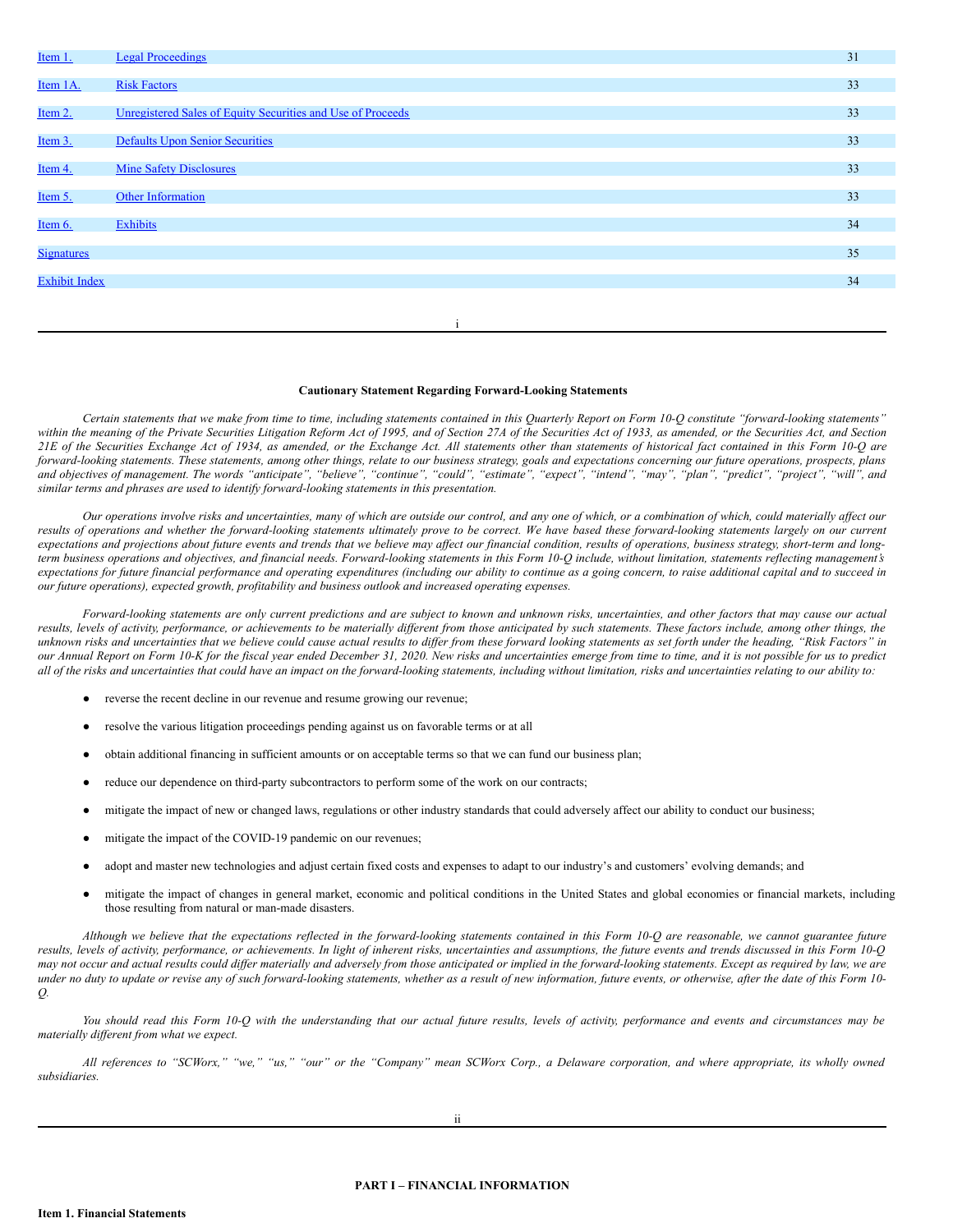|                                                                                                                                       | Page<br><b>Number</b> |
|---------------------------------------------------------------------------------------------------------------------------------------|-----------------------|
| Condensed consolidated balance sheets as of September 30, 2021 (unaudited) and December 31, 2020 (audited)                            |                       |
| Unaudited Condensed consolidated statements of operations for the three and nine months ended September 30, 2021 and 2020             |                       |
| Unaudited Condensed consolidated statements of changes in stockholders' equity for the three and nine months ended September 30, 2021 |                       |
| Unaudited Condensed consolidated statements of changes in stockholders' equity for the three and nine months ended September 30, 2020 |                       |
| Unaudited Condensed consolidated statements of cash flows for the nine months ended September 30, 2021 and 2020                       | 6                     |
| Notes to unaudited condensed consolidated financial statements                                                                        |                       |
|                                                                                                                                       |                       |

## **SCWorx Corp. Condensed Consolidated Balance Sheets**

1

|                                                                                                                                                      |              | September 30,<br>2021<br>(Unaudited) | December 31,<br>2020 |                     |
|------------------------------------------------------------------------------------------------------------------------------------------------------|--------------|--------------------------------------|----------------------|---------------------|
| <b>ASSETS</b>                                                                                                                                        |              |                                      |                      |                     |
| Current assets:                                                                                                                                      |              |                                      |                      |                     |
| Cash                                                                                                                                                 | $\mathbb{S}$ | 401.592                              | $\mathbb{S}$         | 376,425             |
| Accounts receivable - net                                                                                                                            |              | 331,425                              |                      | 722,156             |
| Inventory                                                                                                                                            |              | 362,000                              |                      | 998,440             |
| Prepaid expenses and other assets                                                                                                                    |              | 93,942                               |                      | 87,630              |
| Total current assets                                                                                                                                 |              | 1,188,959                            |                      | 2,184,651           |
| Fixed assets - net                                                                                                                                   |              | 2,255                                |                      | 76,156              |
| Goodwill                                                                                                                                             |              | 8,366,467                            |                      | 8,366,467           |
| <b>Total assets</b>                                                                                                                                  | $\mathbb{S}$ | 9,557,681                            | $\mathbb{S}$         | 10,627,274          |
| LIABILITIES AND STOCKHOLDERS' EQUITY                                                                                                                 |              |                                      |                      |                     |
| Current liabilities:                                                                                                                                 |              |                                      |                      |                     |
| Accounts payable and accrued liabilities                                                                                                             | $\mathbb{S}$ | 2,342,140                            | $\mathbb{S}$         | 1,570,115           |
| Accounts payable and accrued liabilities - related party                                                                                             |              | 153,838                              |                      | 153,838             |
| Shareholder advance                                                                                                                                  |              | 100,000                              |                      | 475,000             |
| Deferred revenue                                                                                                                                     |              | 596,333                              |                      | 2,025,333           |
| <b>Equity financing</b>                                                                                                                              |              | 125,000                              |                      | 375,000             |
| Total current liabilities                                                                                                                            |              | 3,317,311                            |                      | 4,599,286           |
| Long-term liabilities:                                                                                                                               |              |                                      |                      |                     |
| Loans payable                                                                                                                                        |              | 433,567                              |                      | 293,972             |
| Total long-term liabilities                                                                                                                          |              | 433,567                              |                      | 293,972             |
| <b>Total liabilities</b>                                                                                                                             |              | 3,750,878                            |                      | 4,893,258           |
| Commitments and contingencies                                                                                                                        |              |                                      |                      |                     |
|                                                                                                                                                      |              |                                      |                      |                     |
| Stockholders' equity:                                                                                                                                |              |                                      |                      |                     |
| Series A Convertible Preferred stock, \$0.001 par value; 900,000 shares authorized; 39,810 and 84,872 shares issued and outstanding,<br>respectively |              | 40                                   |                      | 85                  |
| Common stock, \$0.001 par value; 45,000,000 shares authorized; 11,060,656 and 9,895,600 shares issued and outstanding,<br>respectively               |              |                                      |                      |                     |
|                                                                                                                                                      |              | 11,061<br>28,947,819                 |                      | 9,896<br>25,920,858 |
| Additional paid-in capital<br>Accumulated deficit                                                                                                    |              |                                      |                      |                     |
|                                                                                                                                                      |              | (23, 152, 117)                       |                      | (20, 196, 823)      |
| Total stockholders' equity                                                                                                                           |              | 5,806,803                            |                      | 5,734,016           |
| Total liabilities and stockholders' equity                                                                                                           | \$           | 9,557,681                            | S                    | 10,627,274          |

*The accompanying notes are an integral part of these unaudited condensed consolidated financial statements.*

2

**SCWorx Corp. Condensed Consolidated Statements of Operations** *(Unaudited)*

> **For the Three months ended September 30,**

**For the nine months ended September 30,**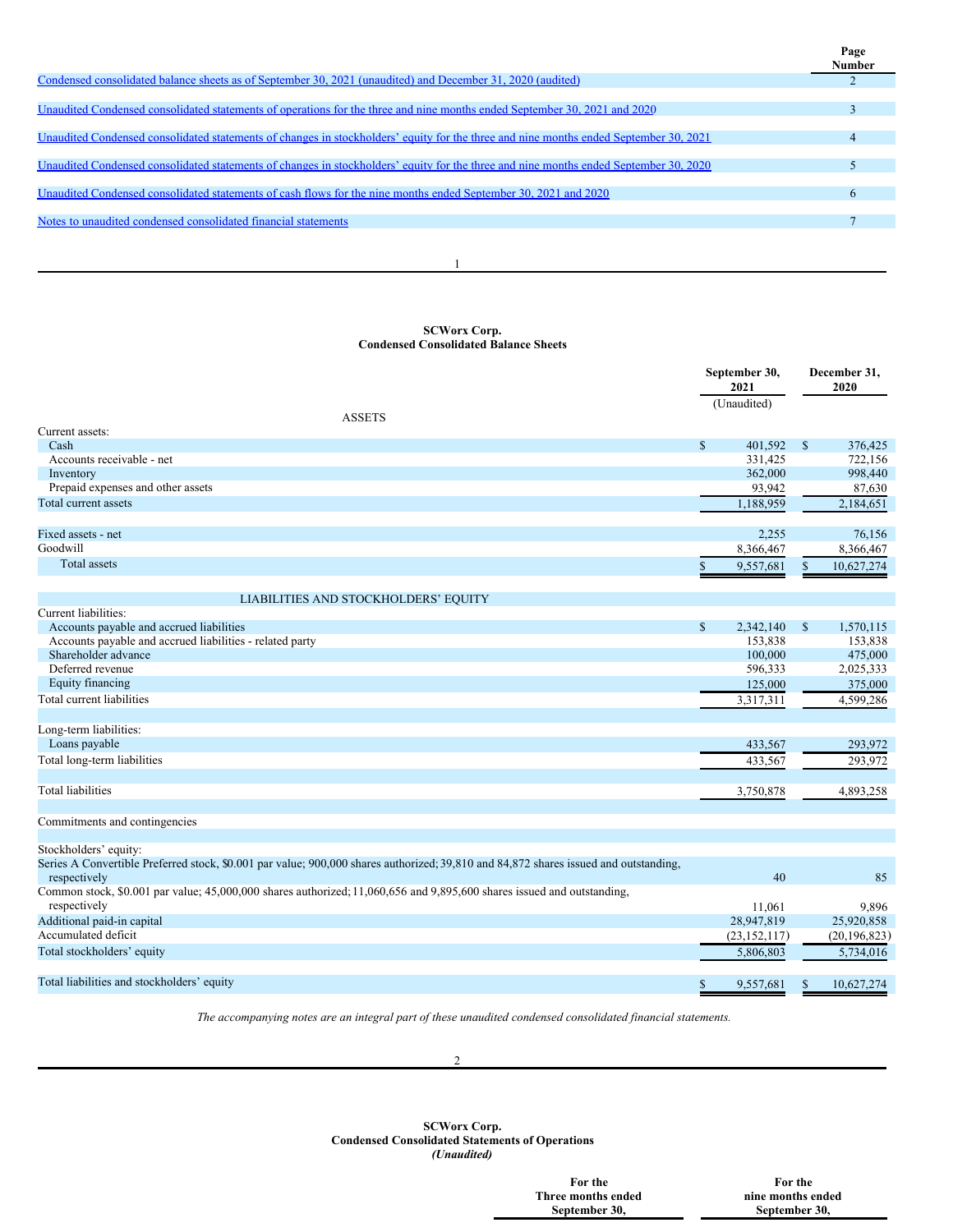|                                                               | 2021            |               | 2020        |              | 2021        |    | 2020        |
|---------------------------------------------------------------|-----------------|---------------|-------------|--------------|-------------|----|-------------|
| Revenue                                                       | \$<br>1,138,124 | $\mathbb{S}$  | 1,171,399   | \$           | 3,382,205   | \$ | 3,739,798   |
| Operating expenses:                                           |                 |               |             |              |             |    |             |
| Cost of revenues                                              | 722,031         |               | 956,203     |              | 2,152,651   |    | 2,739,737   |
| General and administrative                                    | 1,377,900       |               | 2,235,643   |              | 4,184,848   |    | 7,034,188   |
| Total operating expenses                                      | 2,099,931       |               | 3,191,846   |              | 6,337,499   |    | 9,773,925   |
| Loss from operations                                          | (961, 807)      |               | (2,020,447) |              | (2,955,294) |    | (6,034,127) |
| Other income (expense)                                        |                 |               |             |              |             |    |             |
| Loss on settlement of accounts payable                        |                 |               | (726, 766)  |              |             |    | (1,612,539) |
| Net loss before income taxes                                  | (961, 807)      |               | (2,747,213) |              | (2,955,294) |    | (7,646,666) |
| Provision for (benefit from) income taxes                     |                 |               |             |              |             |    |             |
| Net loss                                                      | (961, 807)      | <sup>\$</sup> | (2,747,213) | $\mathbb{S}$ | (2,955,294) | S. | (7,646,666) |
| Net loss per share, basic and diluted                         | (0.09)          | <sup>\$</sup> | (0.29)      | \$           | (0.29)      | S. | (0.87)      |
| Weighted average common shares outstanding, basic and diluted | 10,654,635      |               | 9,616,717   |              | 10,267,543  |    | 8,754,824   |

*The accompanying notes are an integral part of these unaudited condensed consolidated financial statements.*

3

**SCWorx Corp. Condensed Consolidated Statements of Changes in Stockholders' Equity** *(Unaudited)*

|                                                                         | <b>Preferred Stock</b> |              |                | <b>Common stock</b> |              |                          | <b>Additional</b><br>paid-in | Accumulated              |              |
|-------------------------------------------------------------------------|------------------------|--------------|----------------|---------------------|--------------|--------------------------|------------------------------|--------------------------|--------------|
| Three months ended September 30, 2021                                   | <b>Shares</b>          | S            |                | <b>Shares</b>       |              | S                        | capital                      | deficit                  | Total        |
| Balances, June 30, 2021                                                 | 64,872                 | $\mathbb{S}$ | 65             | 10,389,522          | \$.          | 10,390                   | \$27,533,303                 | \$(22,190,310)           | \$5,353,448  |
| Conversion of Series A Convertible Preferred Stock into<br>common stock | (25,062)               |              | (25)           | 65.953              |              | 66                       | (41)                         |                          |              |
| Shares issued as settlement of accounts payable                         |                        |              |                | 73,497              |              | 73                       | 191.005                      |                          | 191.078      |
| Shares issued for common stock placement                                |                        |              |                | 298,883             |              | 299                      | 524,701                      |                          | 525,000      |
| Shares issued for vested restricted stock units                         |                        |              |                | 232,801             |              | 233                      | (233)                        |                          |              |
| Stock based compensation                                                |                        |              |                |                     |              | $\overline{\phantom{a}}$ | 699,084                      | $\blacksquare$           | 699.084      |
| Net Loss                                                                |                        |              |                |                     |              |                          |                              | (961, 807)               | (961, 807)   |
|                                                                         |                        |              |                |                     |              |                          |                              |                          |              |
| Ending balance, September 30, 2021                                      | 39,810                 | S            | 40             | 11,060,656          |              | 11,061                   | \$28,947,819                 | \$(23,152,117)           | \$5,806,803  |
|                                                                         |                        |              |                |                     |              |                          |                              |                          |              |
|                                                                         | <b>Preferred Stock</b> |              |                | <b>Common stock</b> |              |                          | <b>Additional</b><br>paid-in | Accumulated              |              |
| Nine months ended September 30, 2021                                    | <b>Shares</b>          | \$           |                | <b>Shares</b>       |              | \$                       | capital                      | deficit                  | <b>Total</b> |
| Balances, December 31, 2020                                             | 84,872                 | $\mathbb{S}$ | 85             | 9,895,600           | $\mathbb{S}$ | 9,896                    | \$25,920,858                 | \$(20,196,823)           | \$5,734,016  |
|                                                                         |                        |              |                |                     |              |                          |                              |                          |              |
| Conversion of Series A Convertible Preferred Stock into                 |                        |              |                |                     |              |                          |                              |                          |              |
| common stock                                                            | (45,062)               |              | (45)           | 138,322             |              | 119                      | (74)                         |                          |              |
| Shares issued as settlement of accounts payable                         |                        |              |                | 170,254             |              | 170                      | 323,465                      |                          | 323,635      |
| Shares issued for common stock placement                                |                        |              |                | 298.883             |              | 299                      | 524,701                      |                          | 525,000      |
| Shares issued for vested restricted stock units                         |                        |              | $\blacksquare$ | 504,965             |              | 505                      | (505)                        | $\overline{a}$           |              |
| Shares issued for equity financing                                      |                        |              |                | 52,632              |              | 72                       | 249,928                      | $\overline{\phantom{0}}$ | 250,000      |
| Stock based compensation                                                |                        |              |                |                     |              | $\overline{\phantom{a}}$ | 1,929,446                    |                          | 1,929,446    |
| Net Loss                                                                |                        |              |                |                     |              |                          |                              | (2,955,294)              | (2,955,294)  |
|                                                                         |                        |              |                |                     |              |                          |                              |                          |              |

*The accompanying notes are an integral part of these unaudited condensed consolidated financial statements.*

4

**SCWorx Corp. Condensed Consolidated Statements of Changes in Stockholders' Equity** *(Unaudited)*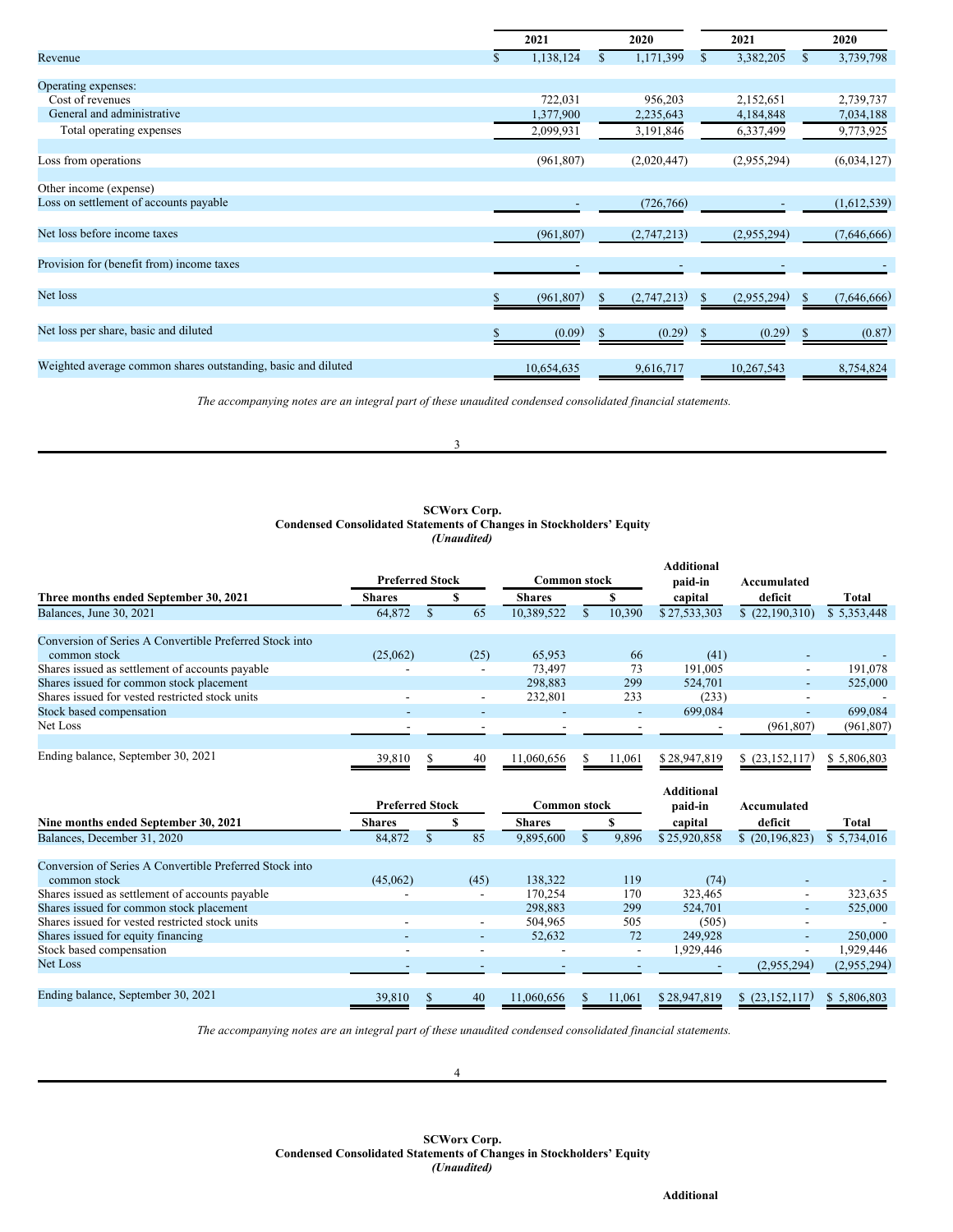|                                                                         |                        | <b>Common stock</b><br>paid-in<br><b>Preferred Stock</b> |                          |                     |  |                          |                              |                 |             | Accumulated |  |  |  |
|-------------------------------------------------------------------------|------------------------|----------------------------------------------------------|--------------------------|---------------------|--|--------------------------|------------------------------|-----------------|-------------|-------------|--|--|--|
| Three months ended September 30, 2020                                   | <b>Shares</b>          |                                                          |                          | <b>Shares</b>       |  |                          | capital                      | deficit         | Total       |             |  |  |  |
| Balances, June 30, 2020                                                 | 94,872                 |                                                          | 95                       | 9,490,582           |  | 9,491                    | \$23,863,806                 | (17,693,926)    | \$6,179,466 |             |  |  |  |
| Conversion of Series A Convertible Preferred Stock into<br>common stock | (5,000)                |                                                          | (5)                      | 13,158              |  | 13                       | (8)                          |                 |             |             |  |  |  |
| Shares issued as settlement of accounts payable                         |                        |                                                          | $\overline{\phantom{a}}$ | 157,000             |  | 157                      | 847,043                      |                 | 847,200     |             |  |  |  |
| Shares issued in cashless exercise of warrants                          |                        |                                                          | -                        | 68,715              |  | 69                       | (69)                         |                 |             |             |  |  |  |
| Shares issued in cashless exercise of options                           |                        |                                                          | $\overline{\phantom{a}}$ | 28,890              |  | 29                       | (29)                         |                 |             |             |  |  |  |
| Shares issued to current and former employees and directors             |                        |                                                          | $\overline{\phantom{0}}$ | 87,255              |  | 87                       | 142,138                      |                 | 142,225     |             |  |  |  |
| Stock based compensation                                                |                        |                                                          | ٠                        |                     |  | $\overline{\phantom{a}}$ | 488,304                      |                 | 488,304     |             |  |  |  |
| Net loss                                                                |                        |                                                          |                          |                     |  |                          |                              | (2,747,213)     | (2,747,213) |             |  |  |  |
| Ending balance, September 30, 2020                                      | 89,872                 |                                                          | 90                       | 9,845,600           |  | 9,846                    | \$25,341,185                 | \$ (20,441,139) | \$4,909,982 |             |  |  |  |
|                                                                         | <b>Preferred Stock</b> |                                                          |                          | <b>Common stock</b> |  |                          | <b>Additional</b><br>paid-in | Accumulated     |             |             |  |  |  |
| Nine months ended September 30, 2020                                    | <b>Shares</b>          |                                                          |                          | <b>Shares</b>       |  |                          | capital                      | deficit         | Total       |             |  |  |  |
| Balances, December 31, 2019                                             | 578,567                |                                                          | 579                      | 7,390,261           |  | 7,391                    | \$19,712,115                 | \$(12,794,473)  | \$6,925,612 |             |  |  |  |

| (488, 695)               | (489)                    | .286,042  | 1,286                    | (797)        | $\overline{\phantom{0}}$ |             |
|--------------------------|--------------------------|-----------|--------------------------|--------------|--------------------------|-------------|
|                          |                          | 441,567   | 442                      | 2,604,948    |                          | 2,605,390   |
| $\overline{\phantom{a}}$ | $\overline{\phantom{0}}$ | 415,904   | 416                      | (416)        |                          |             |
| $\overline{\phantom{a}}$ | -                        | 86.424    | 86                       | (86)         |                          |             |
|                          | $\overline{\phantom{a}}$ | 7.000     |                          | 38.563       | $\overline{\phantom{0}}$ | 38,570      |
|                          |                          | 218,402   | 218                      | 142,007      | -                        | 142.225     |
|                          |                          |           | $\overline{\phantom{a}}$ | 2,844,851    | $\overline{\phantom{0}}$ | 2,844,851   |
|                          |                          |           |                          |              | (7,646,666)              | (7,646,666) |
|                          |                          |           |                          |              |                          |             |
| 89.872                   | 90                       | 9,845,600 | 9,846                    | \$25,341,185 | \$(20,441,139)           | \$4,909,982 |
|                          |                          |           |                          |              |                          |             |

*The accompanying notes are an integral part of these unaudited condensed consolidated financial statements.*

# 5

## **SCWorx Corp. Condensed Consolidated Statements of Cash Flows** *(Unaudited)*

|                                                                             |                             | For the<br>nine months ended<br>September 30, |
|-----------------------------------------------------------------------------|-----------------------------|-----------------------------------------------|
|                                                                             | 2021                        | 2020                                          |
| Cash flows from operating activities:                                       |                             |                                               |
| Net loss                                                                    | $\mathbb{S}$<br>(2,955,294) | (7,646,666)<br>$^{\circ}$                     |
|                                                                             |                             |                                               |
| Adjustments to reconcile net loss to net cash used in operating activities: |                             |                                               |
| Depreciation                                                                | 73,901                      | 29,275                                        |
| Amortization of intangibles                                                 |                             | 28,457                                        |
| Change in inventory value                                                   | 161,440                     |                                               |
| Stock-based compensation                                                    | 1,929,446                   | 2,844,851                                     |
| Loss on settlement of accounts payable                                      |                             | 1,612,539                                     |
| Bad debt expense                                                            | 125,625                     | 189,987                                       |
| Changes in operating assets and liabilities:                                |                             |                                               |
| Accounts receivable                                                         | 265,106                     | 192,620                                       |
| Prepaid expenses and other assets                                           | (6.312)                     | (244, 671)                                    |
| Inventory                                                                   | 475,000                     | (991, 309)                                    |
| Other assets                                                                |                             | 17,561                                        |
| Accounts payable and accrued liabilities                                    | (241, 840)                  | 2,237,862                                     |
| Deferred revenue                                                            | (566, 500)                  | 585,083                                       |
| Net cash used in operating activities                                       | (739, 428)                  | (1,144,411)                                   |
|                                                                             |                             |                                               |
| Cash flows from investing activities:                                       |                             |                                               |
| Purchase of fixed assets                                                    |                             | (1,229)                                       |
| Net cash used in investing activities                                       |                             | (1,229)                                       |
|                                                                             |                             |                                               |
| Cash flows from financing activities:                                       |                             |                                               |
| Proceeds from notes payable                                                 | 139,595                     | 293,972                                       |
| Proceeds from shareholder advance                                           | 100,000                     |                                               |
| Proceeds from common stock placement                                        | 525,000                     |                                               |
| Proceeds from equity financing                                              |                             | 515,000                                       |
| Proceeds from exercise of warrants                                          |                             | 38,570                                        |
| Net cash provided by financing activities                                   | 764,595                     | 847,542                                       |
| Net (decrease) increase in cash                                             | 25.167                      | (298,098)                                     |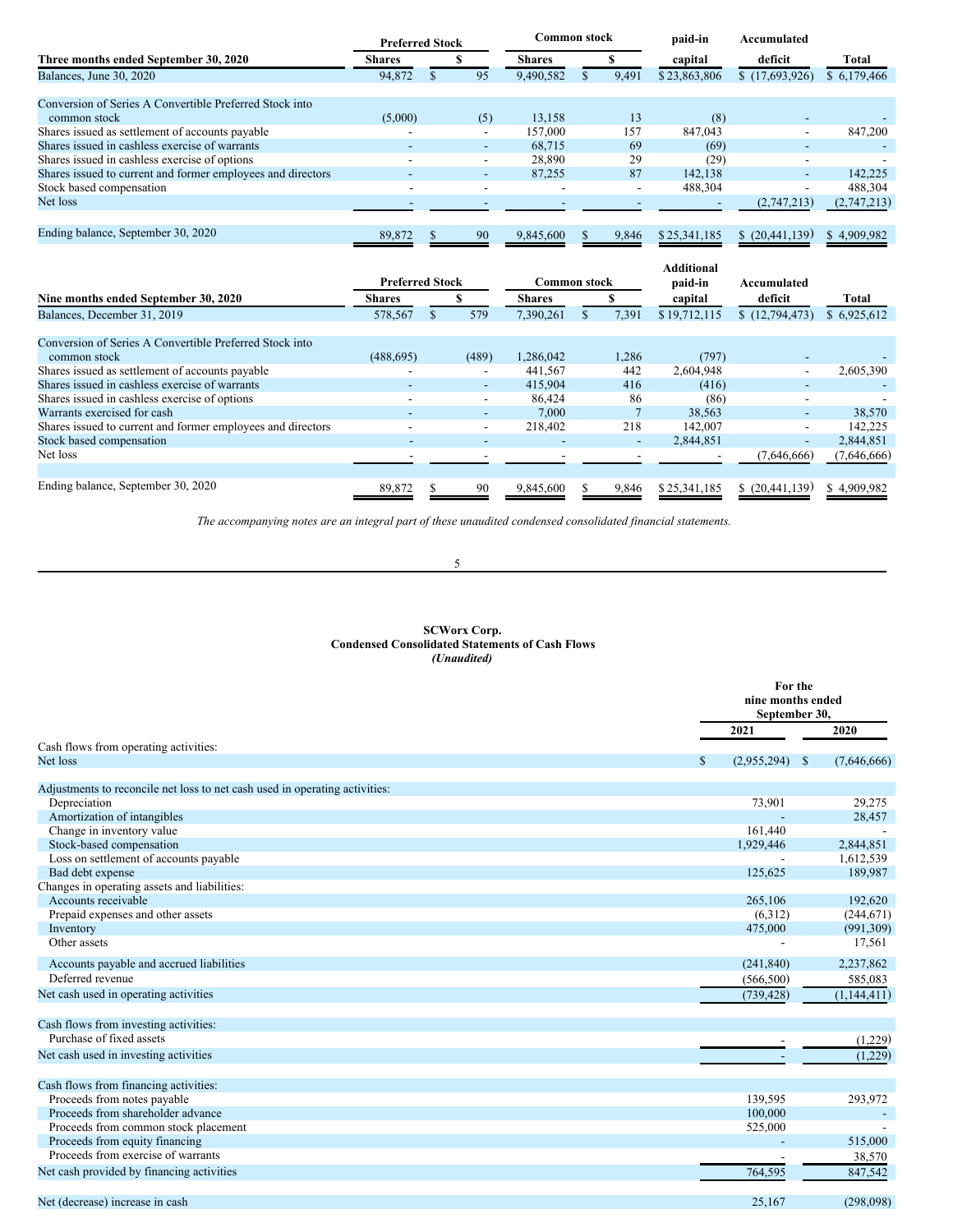| Cash, beginning of period                                    | 376,425 | 487,953   |
|--------------------------------------------------------------|---------|-----------|
| Cash, end of period                                          | 401,592 | 189,855   |
|                                                              |         |           |
| Supplemental disclosures of cash flow information:           |         |           |
| Cash paid for interest                                       |         |           |
| Cash paid for income taxes                                   |         |           |
|                                                              |         |           |
| Non-cash investing and financing activities:                 |         |           |
| Shares issued for equity financing                           | 250,000 |           |
| Shares issued for vested restricted stock units              | 505     |           |
| Cashless exercise of warrant                                 |         | 416       |
| Cashless exercise of options                                 |         | 86        |
| Settlement of accounts payable with issuance of common stock |         | 2,747,615 |
| Shareholder advances for purchase of inventory               |         | 475,000   |

*The accompanying notes are an integral part of these unaudited condensed consolidated financial statements.*

6

## **SCWorx Corp. Notes to Condensed Consolidated Financial Statements** *(Unaudited)*

# **Note 1. Description of Business**

## *Nature of Business*

SCWorx, LLC (n/k/a SCW FL Corp.) ("SCW LLC") was a privately held limited liability company which was organized in Florida on November 17, 2016. On December 31, 2017, SCW LLC acquired Primrose Solutions, LLC ("Primrose"), a Delaware limited liability company, which became its wholly-owned subsidiary and focused on developing functionality for the software now used and sold by SCWorx Corp. (the "Company" or "SCWorx"). The majority interest holders of Primrose were interest holders of SCW LLC and based upon Staff Accounting Bulletin Topic 5G, the technology acquired has been accounted for at predecessor cost of \$0. To facilitate the planned acquisition by Alliance MMA, Inc., a Delaware corporation ("Alliance"), on June 27, 2018, SCW LLC merged with and into a newly-formed entity, SCWorx Acquisition Corp., a Delaware corporation ("SCW Acquisition"), with SCW Acquisition being the surviving entity. Subsequently, on August 17, 2018, SCW Acquisition changed its name to SCWorx Corp. On November 30, 2018, the Company and certain of its stockholders agreed to cancel 6,510 shares of common stock. In June 2018, the Company began to collect subscriptions for common stock. From June to November 2018, the Company collected \$1,250,000 in subscriptions and issued 3,125 shares of common stock to new third-party investors. In addition, on February 1, 2019, (i) SCWorx Corp. (f/k/a SCWorx Acquisition Corp.) changed its name to SCW FL Corp. (to allow Alliance to change its name to SCWorx Corp.) and (ii) Alliance acquired SCWorx Corp. (n/k/a SCW FL Corp.) in a stock-for-stock exchange transaction and changed Alliance's name to SCWorx Corp., which is the Company's current name, with SCW FL Corp. becoming the Company's subsidiary. On March 16, 2020, in response to the COVID-19 pandemic, SCWorx established a wholly-owned subsidiary, Direct-Worx, LLC.

### *Operations of the Business*

SCWorx is a provider of data content and services related to the repair, normalization and interoperability of information for healthcare providers and big data analytics for the healthcare industry.

SCWorx has developed and markets health information technology solutions and associated services that improve healthcare processes and information flow within hospitals. SCWorx's software platform enables healthcare providers to simplify, repair, and organize its data ("data normalization"), allows the data to be utilized across multiple internal software applications ("interoperability") and provides the basis for sophisticated data analytics ("big data"). SCWorx's solutions are designed to improve the flow of information quickly and accurately between the existing supply chain, electronic medical records, clinical systems, and patient billing functions. The software is designed to achieve multiple operational benefits such as supply chain cost reductions, decreased accounts receivables aging, accelerated and more accurate billing, contract optimization, increased supply chain management and cost visibility, synchronous Charge Description Master ("CDM") and control of vendor rebates and contract administration fees.

SCWorx empowers healthcare providers to maintain comprehensive access and visibility to an advanced business intelligence that enables better decision-making and reductions in product costs and utilization, ultimately leading to accelerated and accurate patient billing. SCWorx's software modules perform separate functions as follows:

- virtualized Item Master File repair, expansion and automation;
- CDM management;
- contract management;
- request for proposal automation;
- rebate management;
- big data analytics modeling; and
- data integration and warehousing.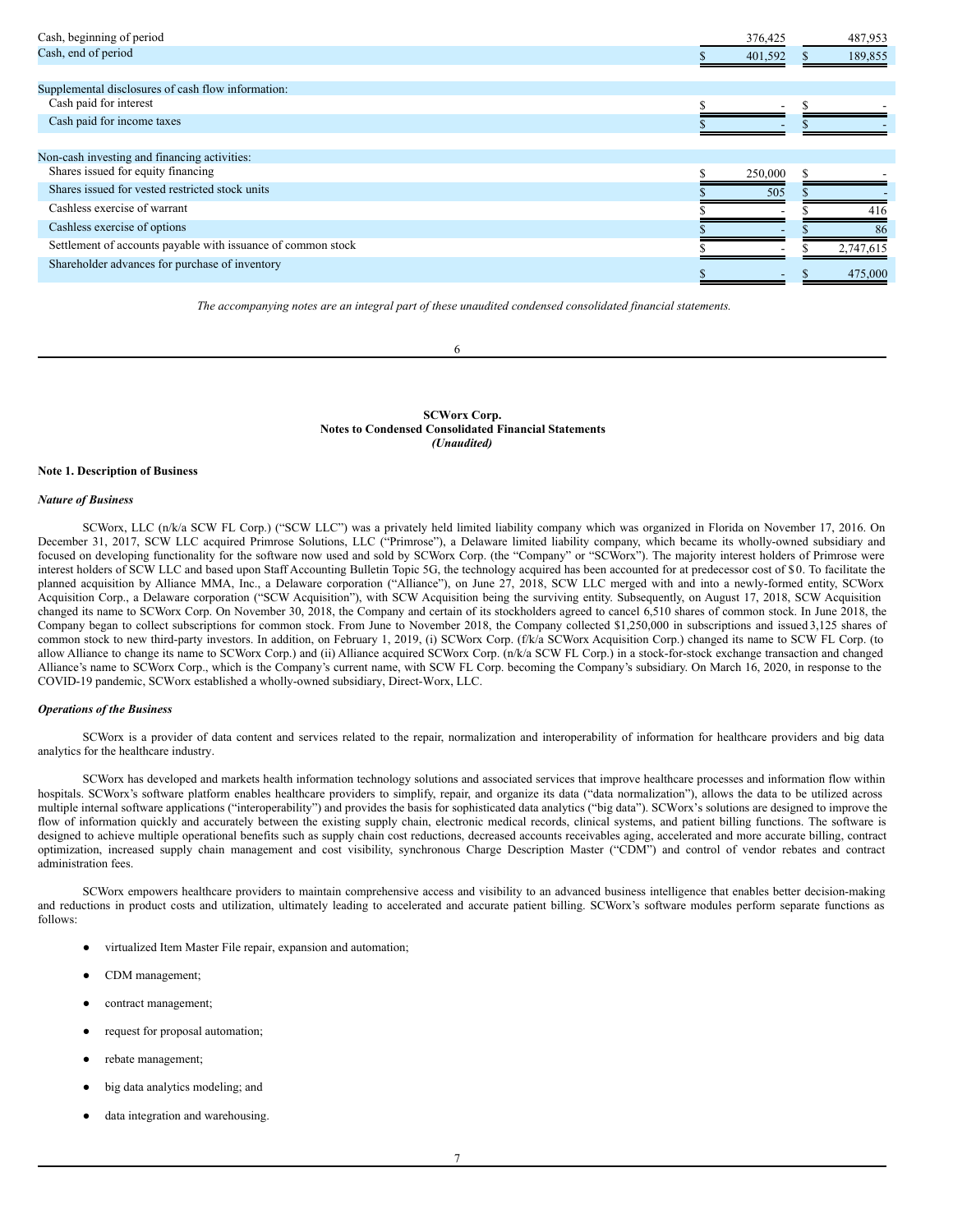SCWorx continues to provide transformational data-driven solutions to some of the finest, most well-respected healthcare providers in the United States. Clients are geographically dispersed throughout the country. The Company's focus is to assist healthcare providers with issues they have pertaining to data interoperability. SCWorx provides these solutions through a combination of direct sales and relationships with strategic partners.

SCWorx's software solutions are delivered to clients within a fixed term period, typically a three-to-five-year contracted term, where such software is hosted in SCWorx data centers (Amazon Web Service's "AWS" or RackSpace) and accessed by the client through a secure connection in a software as a service ("SaaS") delivery method.

SCWorx currently sells its solutions and services in the United States to hospitals and health systems through its direct sales force and its distribution and reseller partnerships.

SCWorx, as part of the acquisition of Alliance MMA, acquired an online event ticketing platform focused on serving regional MMA ("mixed martial arts") promotions. Due to the Covid restrictions which were put in place for large gatherings, SCWorx has paused this business activity.

# **Impact of the COVID-19 Pandemic**

The Company's operations and business have experienced disruption due to the unprecedented conditions surrounding the COVID-19 pandemic which spread throughout the United States and the world. The New York and New Jersey area, where the Company is headquartered, was at one of the early epicenters of the coronavirus outbreak in the United States. The outbreak adversely impacted new customer acquisition. The Company has followed the recommendations of local health authorities to minimize exposure risk for its team members since the outbreak.

In addition, the Company's customers (hospitals) also experienced extraordinary disruptions to their businesses and supply chains, while experiencing unprecedented demand for health care services related to COVID-19. As a result of these extraordinary disruptions to the Company's customers' business, the Company's customers were focused on meeting the nation's health care needs in response to the COVID-19 pandemic. As a result, the Company believes that its customers were not able to focus resources on expanding the utilization of the Company's services, which has adversely impacted the Company's growth prospects, at least until the adverse effects of the pandemic subside. In addition, the financial impact of COVID-19 on the Company's hospital customers could cause the hospitals to delay payments due to the Company for services, which could negatively impact the Company's cash flows.

The Company sought to mitigate these impacts to revenue through the sale of personal protective equipment ("PPE") and COVID-19 rapid test kits to the health care industry, including many of the Company's hospital customers. On March 16, 2020, in response to the COVID-19 pandemic, SCWorx established a wholly-owned subsidiary, Direct-Worx, LLC to endeavor to source and provide critical, difficult-to-find items for the healthcare industry. Items had become difficult to source due to unexpected disruptions within the supply chain due to the COVID-19 pandemic. The products the Company sought to source included:

- Test Kits the Company currently has no contracted supply of Rapid Test Kits.
- PPE Personal Protective Equipment (PPE) includes items such as masks, gloves, gowns, shields, etc. Currently the Company has no contracted supply of PPE.

Regarding PPE and Test Kits, the Company's Board of Directors determined in during the second quarter of 2020 to limit the Company's role to acting as an intermediary between buyers and sellers with commission based compensation. We are endeavoring to sell our existing inventory of PPE products primarily through use of our internal and external sales personnel.

The sale of PPE and rapid test kits for COVID-19 represented a new business for the Company and was subject to the myriad risks associated with any new venture. The Company encountered great difficulty in attempting to secure reliable sources of supply for both COVID-19 Rapid Test Kits and PPE. The Company currently has no contracted supply of Rapid Test Kits or PPE. Since the inception of this business, the Company completed only minimal sales of COVID-19 rapid test kits and PPE. The Company does not expect to generate any significant revenue from the sale of PPE products or rapid test kits, and as of the date of this report, the Company has not generated any material revenue from the sale of PPE or rapid test kits.

8

The Company is no longer actively seeking to procure and sell Test Kits or PPE. Instead, the Company is focused on selling its current inventory of PPE The Company may receive commissions for acting as an intermediary with respect to the sale of PPE and/or Test Kits. However, there is no assurance the Company will realize any material revenue from these activities.

# **Note 2. Liquidity and Going Concern**

The accompanying unaudited condensed consolidated financial statements have been prepared in accordance with U.S. generally accepted accounting principles ("U.S. GAAP"), which contemplates continuation of the Company as a going concern and the realization of assets and satisfaction of liabilities in the normal course of business. The unaudited condensed consolidated financial statements do not include any adjustments that might become necessary should the Company be unable to continue as a going concern.

The Company's primary need for liquidity is to fund negative operating cash flows, the working capital needs of the business and general corporate purposes. The Company has historically incurred losses and has relied on borrowings and equity capital to fund the operations and growth of the business. The Company has suffered recurring losses from operations and incurred net losses of \$961,807 and \$2,955,294 for three and nine months ended September 30, 2021, respectively. As of September 30, 2021, the Company had cash of \$401,592, a working capital deficit of \$2,128,352, and an accumulated deficit of \$23,152,117. The Company has not yet achieved profitability and expects to continue to incur negative operating cash flows unless and until it is able to raise sufficient capital and fully implement its business plan. The Company expects that its operating expenses will continue to increase and, as a result, the Company will eventually need to generate significant increases in product revenues to achieve profitability. These conditions indicate that there is substantial doubt about the Company's ability to continue as a going concern within one year after the condensed consolidated financial statements issuance date.

The Company has taken certain actions in order to remedy its liquidity deficiency, including reducing operating expenses, and seeking to secure additional financing through debt or equity securities to fund future business activities. There can be no assurance that the Company will be able to further reduce costs, generate the level of operating revenues in its business plan, or that additional sources of financing will be available on acceptable terms, if at all. If no additional sources of financing are available, there will be a material adverse effect on the Company's financial condition and operating results. The condensed consolidated financial statements do not include any adjustments that might result from the outcome of this uncertainty.

# **Note 3. Summary of Significant Accounting Policies**

# *Basis of Presentation and Principles of Consolidation*

The accompanying unaudited condensed consolidated financial statements have been prepared in accordance with U.S. GAAP and the rules and regulations of the U.S. Securities and Exchange Commission ("SEC"). The accompanying unaudited condensed consolidated financial statements include the accounts of SCWorx and its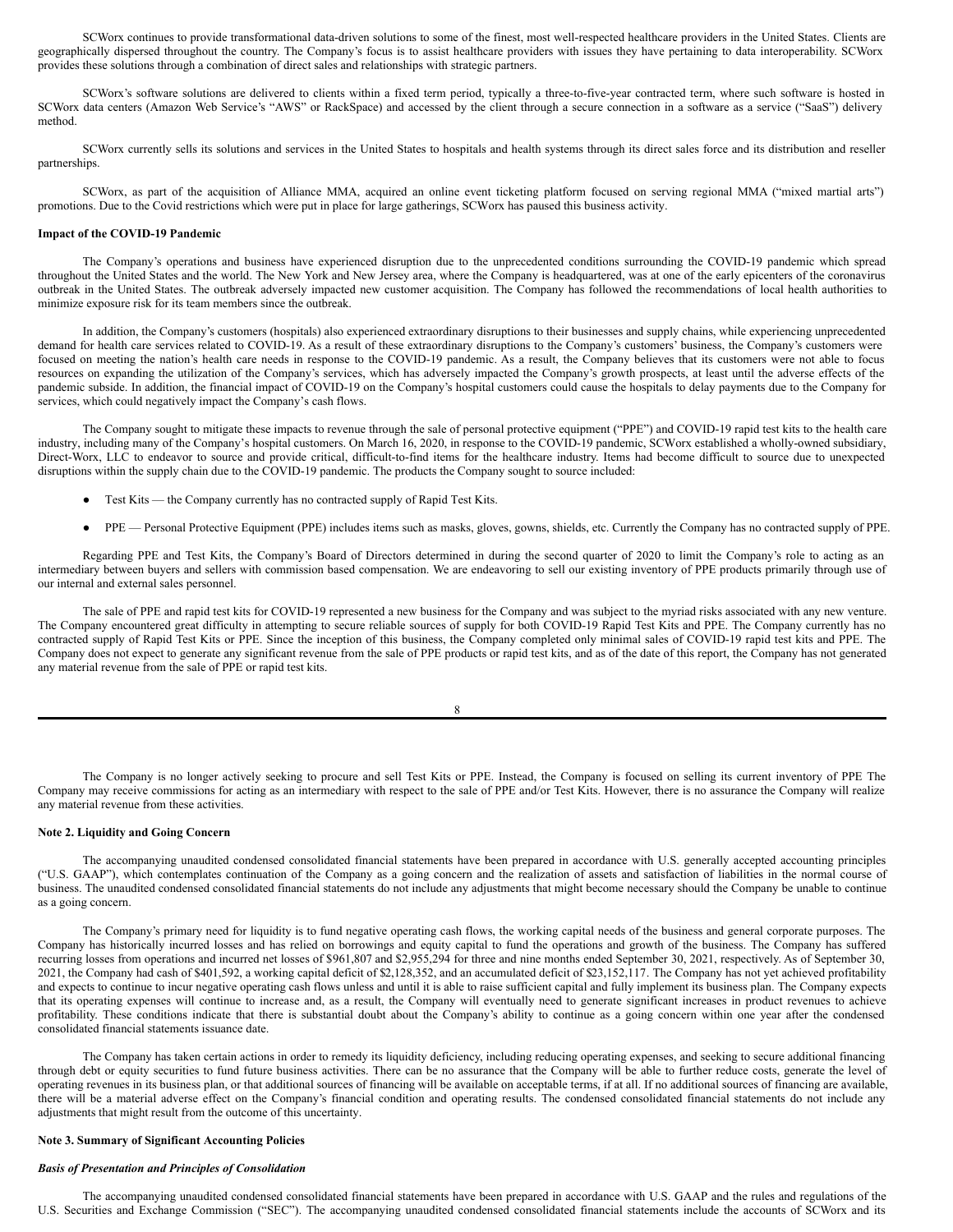wholly-owned subsidiaries. All material intercompany balances and transactions have been eliminated in consolidation.

These interim unaudited condensed consolidated financial statements have been prepared in accordance with U.S. GAAP for interim financial information. They do not include all of the information and footnotes required by U.S. GAAP for complete consolidated financial statements. Therefore, these unaudited condensed consolidated financial statements should be read in conjunction with the Company's audited financial statements and notes thereto contained in its report on Form 10-K for the year ended December 31, 2020, filed with the SEC on May 19, 2021.

The unaudited condensed consolidated financial statements included herein are unaudited; however, they contain all normal recurring accruals and adjustments that, in the opinion of management, are necessary to present fairly the Company's financial position at September 30, 2021, the results of its operations for three and nine months ended September 30, 2021, and cash flows for the nine months ended September 30, 2021. The results of operations for three and nine months ended September 30, 2021 are not necessarily indicative of the results to be expected for future quarters or the full year.

*Cash*

Cash is maintained with various financial institutions. Financial instruments that potentially subject the Company to concentrations of credit risk consist principally of cash deposits. Accounts at each institution are insured by the Federal Deposit Insurance Corporation ("FDIC") up to \$250,000. The Company had amounts in excess of the FDIC insured limit of \$75,934 and \$113,361 as of September 30, 2021 and December 31, 2020, respectively.

### *Fair Value of Financial Instruments*

Management applies fair value accounting for significant financial assets and liabilities and non-financial assets and liabilities that are recognized or disclosed at fair value in the consolidated financial statements on a recurring basis. Management defines fair value as the price that would be received from selling an asset or paid to transfer a liability in an orderly transaction between market participants at the measurement date. When determining the fair value measurements for assets and liabilities, which are required to be recorded at fair value, management considers the principal or most advantageous market in which the Company would transact and the market-based risk measurements or assumptions that market participants would use in pricing the asset or liability, such as risks inherent in valuation techniques, transfer restrictions and credit risk. Fair value is estimated by applying the following hierarchy, which prioritizes the inputs used to measure fair value into three levels and bases the categorization within the hierarchy upon the lowest level of input that is available and significant to the fair value measurement: Level 1 - Quoted prices in active markets for identical assets or liabilities. Level 2 - Observable inputs other than quoted prices in active markets for identical assets and liabilities, quoted prices for identical or similar assets or liabilities in inactive markets, or other inputs that are observable or can be corroborated by observable market data for substantially the full term of the assets or liabilities. Level 3 - Inputs that are generally unobservable and typically reflect management's estimate of assumptions that market participants would use in pricing the asset or liability.

### *Concentration of Credit and Other Risks*

Financial instruments that potentially subject the Company to significant concentrations of credit risk consist principally of cash, accounts receivable and warrants. The Company believes that any concentration of credit risk in its accounts receivable is substantially mitigated by the Company's evaluation process, relatively short collection terms and the high level of credit worthiness of its customers. The Company performs ongoing internal credit evaluations of its customers' financial condition, obtains deposits and limits the amount of credit extended when deemed necessary but generally requires no collateral.

For the quarter ended September 30, 2021, the Company had one customer representing20% of aggregate revenues. For the quarter ended September 30, 2020, the Company had one customer representing 25% of aggregate revenues. At September 30, 2021, the Company had two customers representing 24% and 10%, of aggregate accounts receivable. At September 30, 2020, the Company had four customers representing 28%, 18%, 12% and 12% of aggregate accounts receivable.

### *Allowance for Doubtful Accounts*

The Company continually monitors customer payments and maintains a reserve for estimated losses resulting from its customers' inability to make required payments. In determining the reserve, the Company evaluates the collectability of its accounts receivable based upon a variety of factors. In cases where the Company becomes aware of circumstances that may impair a specific customer's ability to meet its financial obligations, the Company records a specific allowance against amounts due. For all other customers, the Company recognizes allowances for doubtful accounts based on its historical write-off experience in conjunction with the length of time the receivables are past due, customer creditworthiness, geographic risk and the current business environment. Actual future losses from uncollectible accounts may differ from the Company's estimates. The Company's allowance for doubtful accounts as of September 30, 2021 and December 31, 2020 was \$279,319 and \$183,277, respectively.

#### *Inventory*

The inventory balance at September 30, 2021 is related to the Company's Direct-Worx, LLC subsidiary and consisted of approximately87,000 gowns. These items are carried on the unaudited condensed consolidated balance sheet at the lower of cost or market.

Inventory is valued at the lower of cost or market value. When market value is determined to be less than cost, the Company records an allowance. As of September 30, 2021 and December 31, 2020, the Company had allowances of \$161,440 and \$0, respectively.

10

### *Business Combinations*

The Company includes the results of operations of a business it acquires in its consolidated results as of the date of acquisition. The Company allocates the fair value of the purchase consideration of its acquisition to the tangible assets, liabilities and intangible assets acquired, based on their estimated fair values. The excess of the fair value of purchase consideration over the fair values of these identifiable assets and liabilities is recorded as goodwill. The primary items that generate goodwill include the value of the synergies between the acquired businesses and the Company. Intangible assets are amortized over their estimated useful lives. The fair value of contingent consideration (earn out) associated with acquisitions is remeasured each reporting period and adjusted accordingly. Acquisition and integration related costs are recognized separately from the business combination and are expensed as incurred.

# *Goodwill and Purchased Identified Intangible Assets*

*Goodwill*

Goodwill is recorded as the difference, if any, between the aggregate consideration paid for an acquisition and the fair value of the net tangible and identified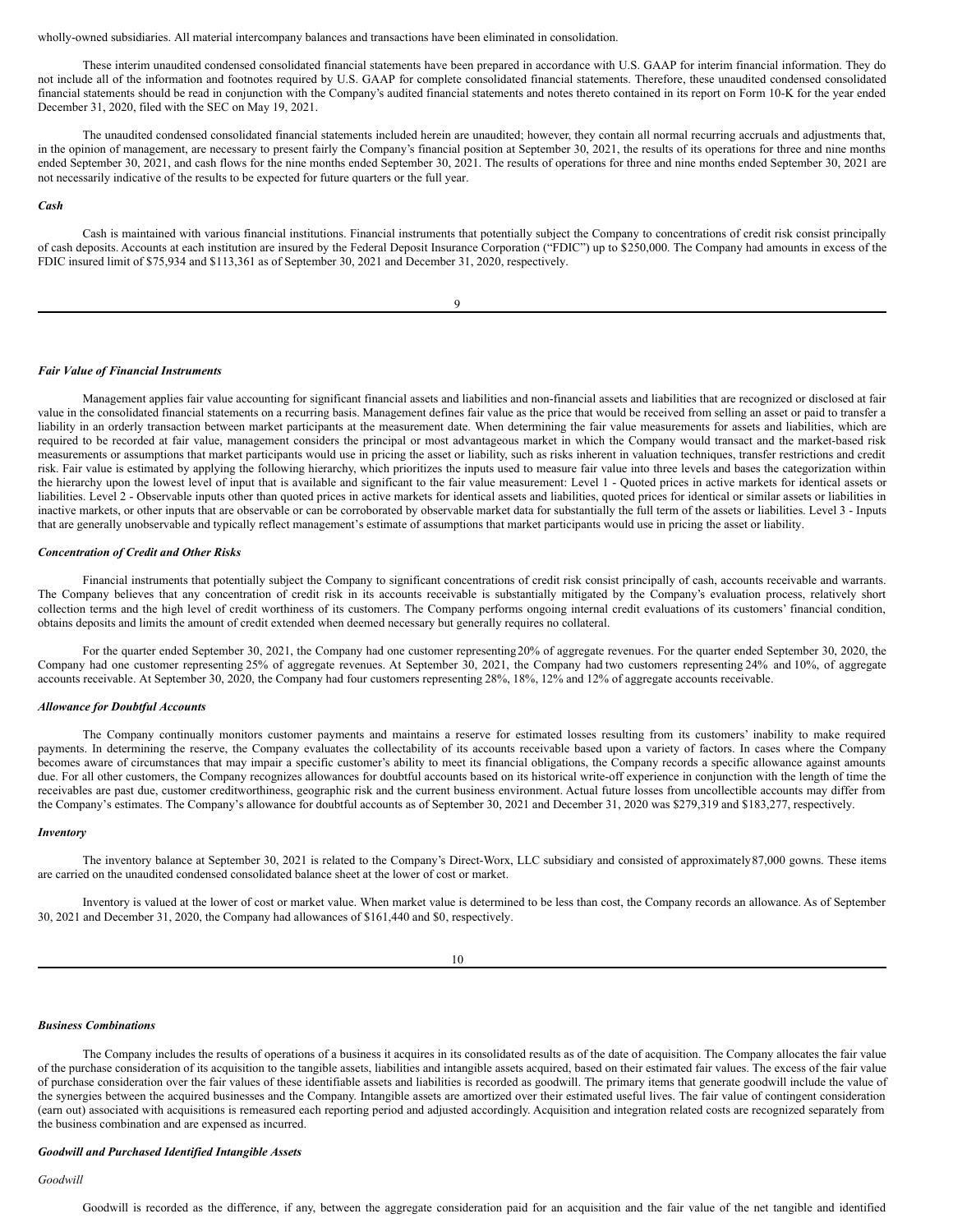intangible assets acquired under a business combination. Goodwill also includes acquired assembled workforce, which does not qualify as an identifiable intangible asset. The Company reviews impairment of goodwill annually in the fourth quarter, or more frequently if events or circumstances indicate that the goodwill might be impaired. The Company first assesses qualitative factors to determine whether it is necessary to perform the quantitative goodwill impairment test. If, after assessing the totality of events or circumstances, the Company determines that it is not more likely than not that the fair value of a reporting unit is less than its carrying amount, then the quantitative goodwill impairment test is unnecessary.

## *Property and Equipment*

Property and equipment are recorded at cost, less accumulated depreciation. Depreciation is calculated using the straight-line method over the related assets' estimated useful lives. Equipment, furniture and fixtures are being amortized over a period of three years.

Expenditures that materially increase asset life are capitalized, while ordinary maintenance and repairs are expensed as incurred.

Depreciation expense for the three months ended September 30, 2021 and 2020 was \$1,353 and \$9,759, respectively. Depreciation expense for the nine months ended September 30, 2021 and 2020 was \$73,901 and \$29,275, respectively.

## *Revenue Recognition*

The Company recognizes revenue in accordance with Topic 606 to depict the transfer of promised goods or services in an amount that reflects the consideration to which an entity expects to be entitled in exchange for those goods or services. To determine revenue recognition for arrangements within the scope of Topic 606 the Company performs the following steps:

- Step 1: Identify the contract(s) with a customer
- Step 2: Identify the performance obligations in the contract
- Step 3: Determine the transaction price
- Step 4: Allocate the transaction price to the performance obligations in the contract
- Step 5: Recognize revenue when (or as) the entity satisfies a performance obligation

The Company follows the accounting revenue guidance under Topic 606 to determine whether contracts contain more than one performance obligation. Performance obligations are the unit of accounting for revenue recognition and generally represent the distinct goods or services that are promised to the customer.

11

The Company has identified the following performance obligations in its SaaS contracts with customers:

- 1) Data Normalization: which includes data preparation, product and vendor mapping, product categorization, data enrichment and other data related services,
- 2) Software-as-a-service ("SaaS"): which is generated from clients' access of and usage of the Company's hosted software solutions on a subscription basis for a specified contract term, which is usually annually. In SaaS arrangements, the client cannot take possession of the software during the term of the contract and generally has the right to access and use the software and receive any software upgrades published during the subscription period,
- 3) Maintenance: which includes ongoing data cleansing and normalization, content enrichment, and optimization,
- 4) Professional Services: mainly related to specific customer projects to manage and/or analyze data and review for cost reduction opportunities, and

A contract will typically include Data Normalization, SaaS and Maintenance, which are distinct performance obligations and are accounted for separately. The transaction price is allocated to each separate performance obligation on a relative stand-alone selling price basis. Significant judgement is required to determine the standalone selling price for each distinct performance obligation and is typically estimated based on observable transactions when these services are sold on a stand-alone basis. At contract inception, an assessment of the goods and services promised in the contracts with customers is performed and a performance obligation is identified for each distinct promise to transfer to the customer a good or service (or bundle of goods or services). To identify the performance obligations, the Company considers all the goods or services promised in the contract regardless of whether they are explicitly stated or are implied by customary business practices. Revenue is recognized when the performance obligation has been met. The Company considers control to have transferred upon delivery because the Company has a present right to payment at that time, the Company has transferred use of the good or service, and the customer is able to direct the use of, and obtain substantially all the remaining benefits from, the good or service.

The Company's SaaS and Maintenance contracts typically have termination for convenience without penalty clauses and accordingly, are generally accounted for as month-to-month agreements. If it is determined that the Company has not satisfied a performance obligation, revenue recognition will be deferred until the performance obligation is deemed to be satisfied.

Revenue recognition for the Company's performance obligations are as follows:

#### *Data Normalization and Professional Services*

The Company's Data Normalization and Professional Services are typically fixed fee. When these services are not combined with SaaS or Maintenance revenues as a single unit of accounting, these revenues are recognized as the services are rendered and when contractual milestones are achieved and accepted by the customer.

# *SaaS and Maintenance*

SaaS and Maintenance revenues are recognized ratably over the contract terms beginning on the commencement date of each contract, which is the date on which the Company's service is made available to customers.

The Company does have some contracts that have payment terms that differ from the timing of revenue recognition, which requires the Company to assess whether the transaction price for those contracts includes a significant financing component. The Company has elected the practical expedient that permits an entity to not adjust for the effects of a significant financing component if it expects that at the contract inception, the period between when the entity transfers a promised good or service to a customer and when the customer pays for that good or service will be one year or less. The Company does not maintain contracts in which the period between when the entity transfers a promised good or service to a customer and when the customer pays for that good or service exceeds the one-year threshold.

The Company has one principal revenue stream, from the SaaS business, and believes it has presented all varying factors that affect the nature, timing and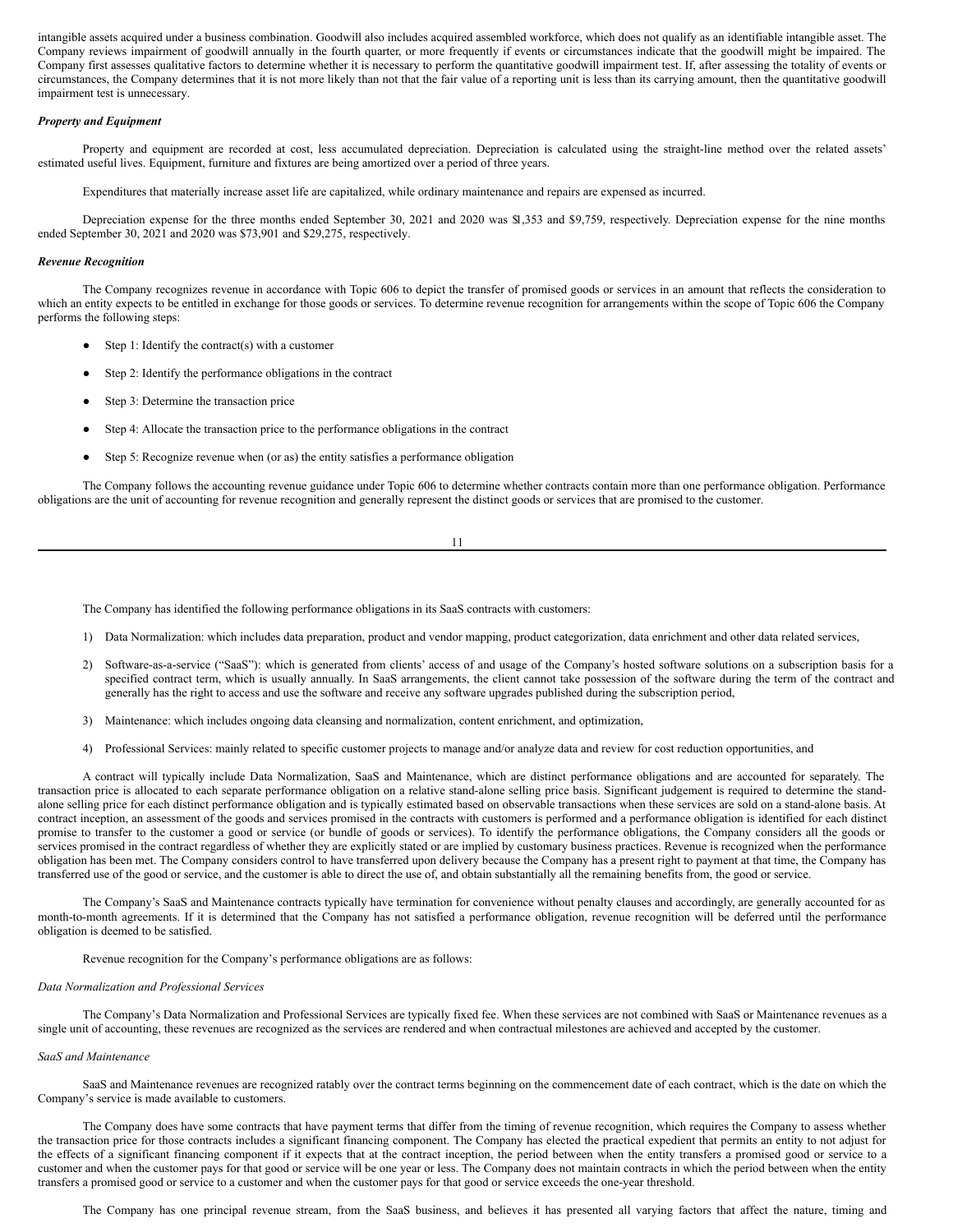## *PPE sales*

PPE revenues are recognized once the customer obtains physical possession of the product(s). Because the Company acts as an agent in arranging the relationship between the customer and the supplier, PPE revenues are presented net of related costs, including product procurement, warehouse and shipping fees, etc.

### *Remaining Performance Obligations*

As of September 30, 2021 and December 31, 2020, the Company had \$596,333 and \$2,025,333, respectively, of remaining performance obligations recorded as deferred revenue. The Company expects to recognize the majority of sales relating to the current performance obligations during the following 12 month period.

#### *Costs to Obtain and Fulfill a Contract*

Costs to fulfill a contract typically include costs related to satisfying performance obligations as well as general and administrative costs that are not explicitly chargeable to customer contracts. These expenses are recognized and expensed when incurred in accordance with ASC 340-40.

# *Cost of Revenues*

Cost of revenues primarily represent data center hosting costs, consulting services and maintenance of the Company's large data array that were incurred in delivering professional services and maintenance of the Company's large data array during the periods presented.

# *Contract Balances*

Contract assets arise when the associated revenue was earned prior to the Company's unconditional right to receive a payment under a contract with a customer (unbilled revenue) and are derecognized when either it becomes a receivable or the cash is received. There were no contract assets as of September 30, 2021 and December 31, 2020.

Contract liabilities arise when customers remit contractual cash payments in advance of the Company satisfying its performance obligations under the contract and are derecognized when the revenue associated with the contract is recognized when the performance obligation is satisfied. Contract liabilities were \$596,333 and \$2,025,333 as of September 30, 2021 and December 31, 2020, respectively.

## *Income Taxes*

The Company uses the asset and liability method of accounting for income taxes in accordance with Accounting Standard Codification ("ASC") Topic 740, "Income Taxes." Under this method, income tax expense is recognized for the amount of: (i) taxes payable or refundable for the current year and (ii) deferred tax consequences of temporary differences resulting from matters that have been recognized in an entity's financial statements or tax returns. Deferred tax assets and liabilities are measured using enacted tax rates expected to apply to taxable income in the years in which those temporary differences are expected to be recovered or settled. The effect on deferred tax assets and liabilities of a change in tax rates is recognized in the results of operations in the period that includes the enactment date.

Valuation allowances are provided if, based upon the weight of available evidence, it is more likely than not that some or all of the deferred tax assets will not be realized. As of September 30, 2021 and December 31, 2020, the Company has evaluated available evidence and concluded that the Company may not realize all the benefits of its deferred tax assets; therefore, a valuation allowance has been established for its deferred tax assets.

ASC Topic 740-10-30 clarifies the accounting for uncertainty in income taxes recognized in an enterprise's financial statements and prescribes a recognition threshold and measurement attribute for the financial statement recognition and measurement of a tax position taken or expected to be taken in a tax return. ASC Topic 740- 10-40 provides guidance on derecognition, classification, interest and penalties, accounting in interim periods, disclosure, and transition. The Company has no material uncertain tax positions for any of the reporting periods presented.

| I           |  |
|-------------|--|
| I<br>$\sim$ |  |

On March 27, 2020, the Coronavirus Aid, Relief, and Economic Security Act (the "CARES Act") was signed into law. The CARES Act, among other things, includes provisions relating to refundable payroll tax credits, deferment of employer side social security payments, net operating loss carryback periods, alternative minimum tax credit refunds, modifications to the net interest deduction limitations and technical corrections to tax depreciation methods for qualified improvement property. The Company continues to examine the impact that the tax changes in the CARES Act may have on its business but does not expect the impact to be material.

There was no income tax expense for three and nine months ended September 30, 2021 and 2020.

# *Stock-Based Compensation*

The Company accounts for stock-based compensation expense in accordance with the authoritative guidance on share-based payments. Under the provisions of the guidance, stock-based compensation expense is measured at the grant date based on the fair value of the option or warrant using a Black-Scholes option pricing model and is recognized as expense on a straight-line basis over the requisite service period, which is generally the vesting period.

The authoritative guidance also requires that the Company measures and recognizes stock-based compensation expense upon modification of the term of stock award. The stock-based compensation expense for such modification is accounted for as a repurchase of the original award and the issuance of a new award.

Calculating stock-based compensation expense requires the input of highly subjective assumptions, including the expected term of the stock-based awards, stock price volatility, and the pre-vesting option forfeiture rate. The Company estimates the expected life of options granted based on historical exercise patterns, which are believed to be representative of future behavior. The Company estimates the volatility of the Company's common stock on the date of grant based on historical volatility. The assumptions used in calculating the fair value of stock-based awards represent the Company's best estimates, but these estimates involve inherent uncertainties and the application of management's judgment. As a result, if factors change and the Company uses different assumptions, its stock-based compensation expense could be materially different in the future. In addition, the Company is required to estimate the expected forfeiture rate and only recognize expense for those shares expected to vest. The Company estimates the forfeiture rate based on historical experience of its stock-based awards that are granted, exercised and cancelled. If the actual forfeiture rate is materially different from the estimate, stock-based compensation expense could be significantly different from what was recorded in the current period. The Company also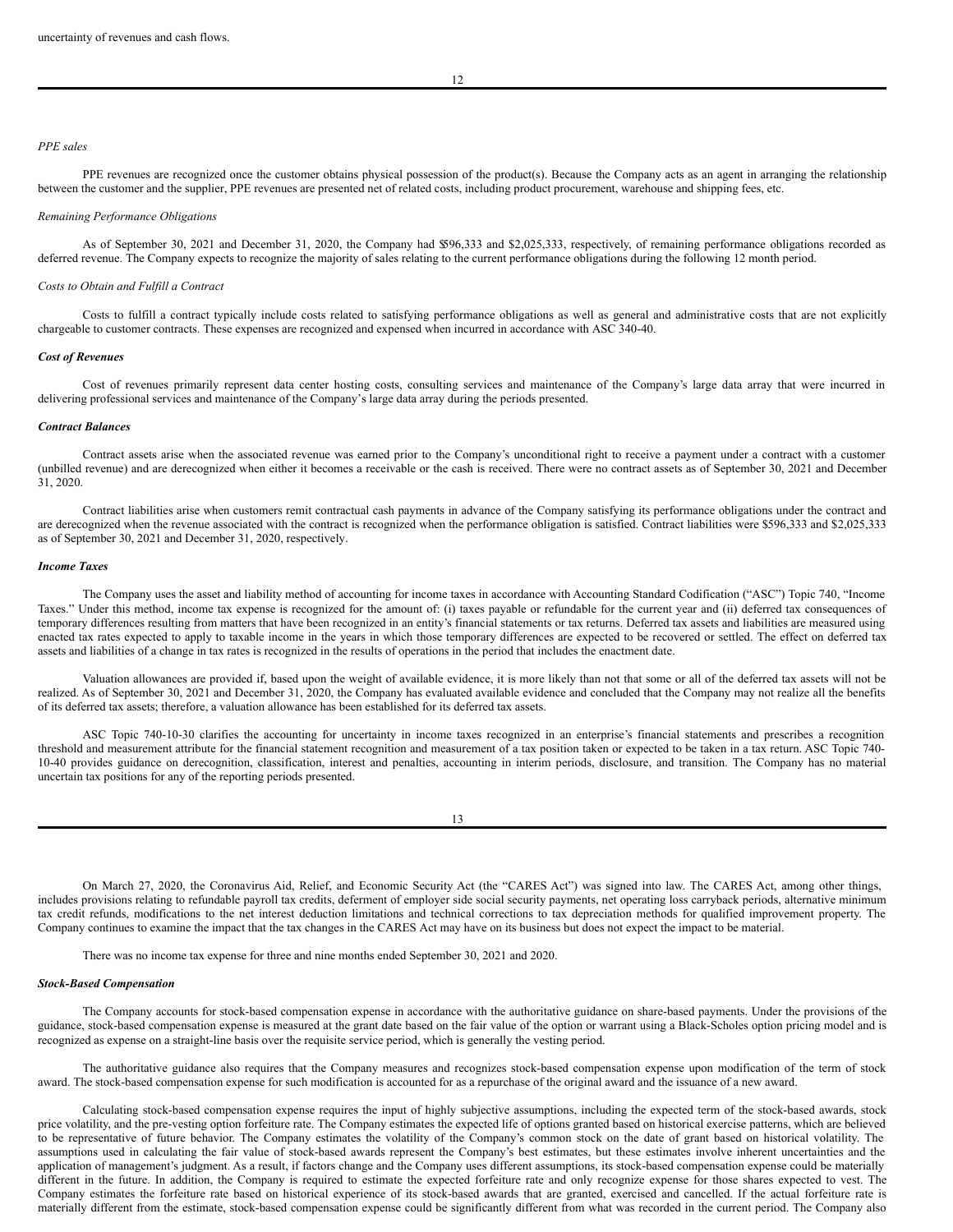grants performance based restricted stock awards to employees and consultants. These awards will vest if certain employee\consultant-specific or company-designated performance targets are achieved. If minimum performance thresholds are achieved, each award will convert into a designated number of the Company's common stock. If minimum performance thresholds are not achieved, then no shares will be issued. Based upon the expected levels of achievement, stock-based compensation is recognized on a straight-line basis over the requisite service period. The expected levels of achievement are reassessed over the requisite service periods and, to the extent that the expected levels of achievement change, stock-based compensation is adjusted in the period of change and recorded on the statements of operations and the remaining unrecognized stock-based compensation is recorded over the remaining requisite service period. Refer to Note 7, Stockholders' Equity, for additional detail.

# *Loss Per Share*

The Company computes earnings (loss) per share in accordance with ASC 260, "Earnings per Share" which requires presentation of both basic and diluted earnings (loss) per share ("EPS") on the face of the income statement. Basic EPS is computed by dividing the loss available to common shareholders (numerator) by the weighted average number of shares outstanding (denominator) during the period. Diluted EPS gives effect to all dilutive potential common shares outstanding during the period using the treasury stock method and convertible preferred stock using the if-converted method. In computing diluted EPS, the average stock price for the period is used in determining the number of shares assumed to be purchased from the exercise of stock options or warrants. Diluted EPS excludes all dilutive potential shares if their effect is anti-dilutive.

### *Indemnification*

The Company provides indemnification of varying scope to certain customers against claims of intellectual property infringement made by third parties arising from the use of the Company's software. In accordance with authoritative guidance for accounting for guarantees, the Company evaluates estimated losses for such indemnification. The Company considers such factors as the degree of probability of an unfavorable outcome and the ability to make a reasonable estimate of the amount of loss. To date, no such claims have been filed against the Company and no liability has been recorded in its condensed consolidated financial statements.

As permitted under Delaware law, the Company has agreements whereby it indemnifies its officers and directors for certain events or occurrences while the officer or director is, or was, serving at the Company's request in such capacity. The maximum potential amount of future payments the Company could be required to make under these indemnification agreements is unlimited. In addition, the Company has directors' and officers' liability insurance coverage that is intended to reduce its financial exposure and may enable it to recover any payments above the applicable policy retention, should they occur.

In connection with the Class Action and derivative claims and investigations described in Note 6, Commitments and Contingencies, the Company is obligated to indemnify its officers and directors for costs incurred in defending against these claims and investigations.

### *Contingencies*

The Company records a liability when the Company believes that it is both probable that a loss has been incurred and the amount can be reasonably estimated. If the Company determines that a loss is reasonably possible, and the loss or range of loss can be estimated, the Company discloses the possible loss in the notes to the consolidated financial statements. The Company reviews the developments in its contingencies that could affect the amount of the provisions that has been previously recorded, and the matters and related possible losses disclosed. The Company adjusts provisions and changes to its disclosures accordingly to reflect the impact of negotiations, settlements, rulings, advice of legal counsel, and updated information. Significant judgment is required to determine both the probability and the estimated amount.

Legal costs associated with loss contingencies are accrued based upon legal expenses incurred by the end of the reporting period.

# *Use of Estimates*

The preparation of consolidated financial statements in conformity with GAAP requires management to make estimates and assumptions that affect the amounts reported and disclosed in the consolidated financial statements and accompanying notes. The Company regularly evaluates estimates and assumptions related to the allowance for doubtful accounts, the estimated useful lives and recoverability of long-lived assets, stock-based compensation, goodwill, and deferred income tax asset valuation allowances. The Company bases its estimates and assumptions on current facts, historical experience and various other factors that it believes to be reasonable under the circumstances, the results of which form the basis for making judgments about the carrying values of assets and liabilities and the accrual of costs and expenses that are not readily apparent from other sources. The actual results experienced by the Company may differ materially and adversely from the Company's estimates. To the extent there are material differences between the estimates and the actual results, future results of operations will be affected. Actual results could differ materially from those estimates.

#### *Recently Issued Accounting Pronouncements*

From time to time, new accounting pronouncements are issued by FASB that are adopted by the Company as of the specified effective date. If not discussed, management believes that the impact of recently issued standards, which are not yet effective, will not have a material impact on the Company's financial statements upon adoption.

15

# **Note 4. Loans Payable**

# *Receipt of CARES funding*

On May 5, 2020, the Company obtained a \$293,972 unsecured loan payable through the Paycheck Protection Program ("PPP"), which was enacted as part of the Coronavirus Aid, Relief and Economic Security Act (the "CARES ACT"). The funds were received from Bank of America through a loan agreement pursuant to the CARES Act. The CARES Act was established in order to enable small businesses to pay employees during the economic slowdown caused by COVID-19 by providing forgivable loans to qualifying businesses for up to 2.5 times their average monthly payroll costs. The amount borrowed under the CARES Act and used for payroll costs, rent, mortgage interest, and utility costs during the 24 week period after the date of loan disbursement is eligible to be forgiven provided that (a) the Company uses the PPP Funds during the eight week period after receipt thereof, and (b) the PPP Funds are only used to cover payroll costs (including benefits), rent, mortgage interest, and utility costs. While the full loan amount may be forgiven, the amount of loan forgiveness will be reduced if, among other reasons, the Company does not maintain staffing or payroll levels or less than 60% of the loan proceeds are used for payroll costs. Principal and interest payments on any unforgiven portion of the PPP Funds (the "PPP Loan") will be deferred to the date the SBA remits the borrower's loan forgiveness amount to the lender or, if the borrower does not apply for loan forgiveness, 10 months after the end of the borrower's loan forgiveness period for six months and will accrue interest at a fixed annual rate of 1.0% and carry a two year maturity date. There is no prepayment penalty on the CARES Act Loan. The Company expects the loan to be fully forgiven.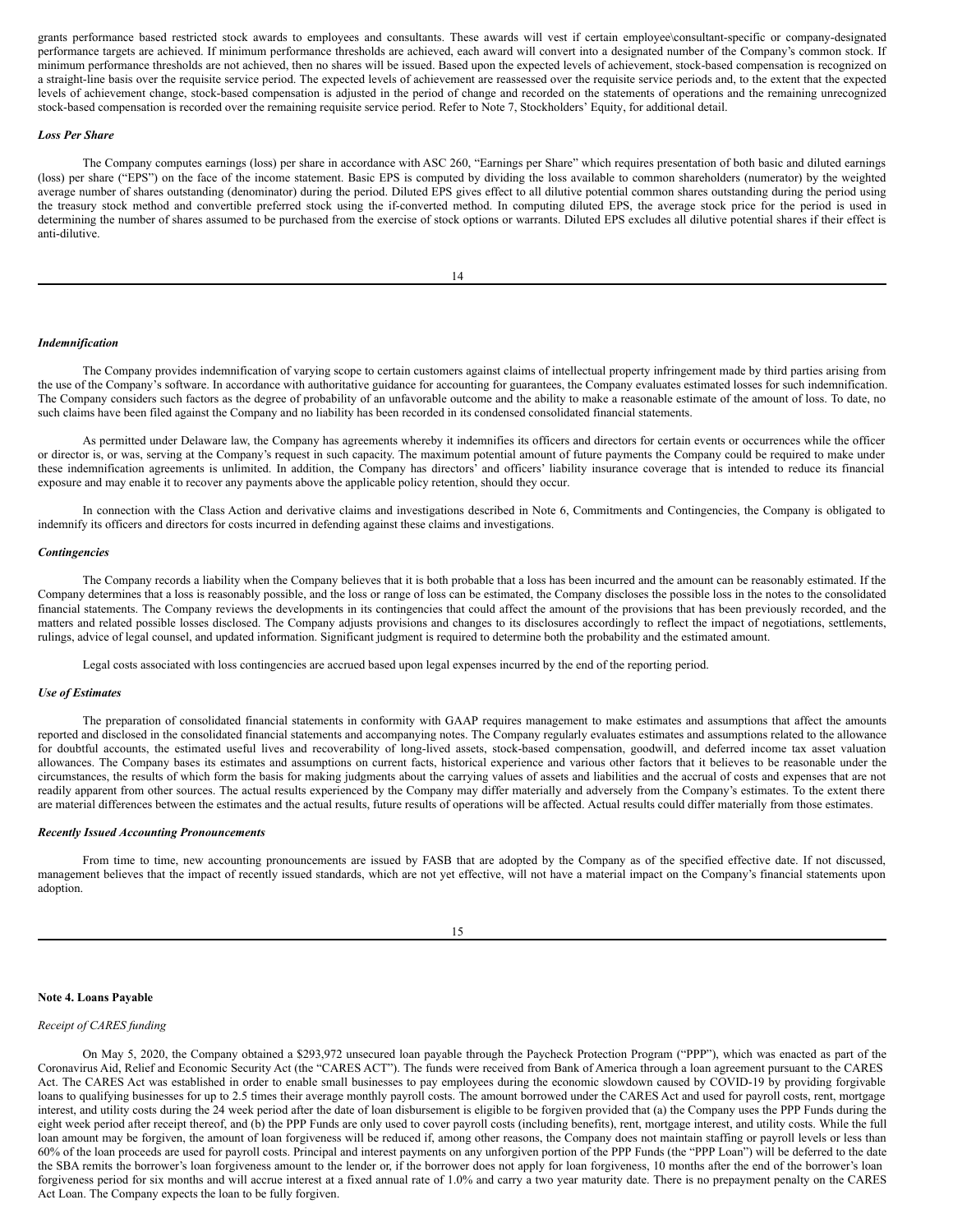On March 17, 2021, we received \$139,595 in financing from the U.S. government's Payroll Protection Program ("PPP"). We entered into a loan agreement with Bank of America. This loan agreement was pursuant to the CARES Act. The CARES Act was established in order to enable small businesses to pay employees during the economic slowdown caused by COVID-19 by providing forgivable loans to qualifying businesses for up to 2.5 times their average monthly payroll costs. The amount borrowed under the CARES Act is eligible to be forgiven provided that (a) the Company uses the PPP Funds during the eight week period after receipt thereof, and (b) the PPP Funds are only used to cover payroll costs (including benefits), rent, mortgage interest, and utility costs. The amount of loan forgiveness will be reduced if, among other reasons, the Company does not maintain staffing or payroll levels. Principal and interest payments on any unforgiven portion of the PPP Funds (the "PPP Loan") will be deferred for six months and will accrue interest at a fixed annual rate of 1.0% and carry a two year maturity date. There is no prepayment penalty on the CARES Act Loan. The Company expects the loan to be fully forgiven.

## **Note 5. Leases**

## *Operating Leases*

The Company's principal executive office in New York City is under a month-to-month arrangement. The Company also had a lease in Greenwich, CT which expired in March 2020 and became a month to month. This tenancy was terminated in April 2021.

The Company has operating leases for corporate, business and technician offices. Leases with a probable term of 12 months or less, including month-to-month agreements, are not recorded on the condensed consolidated balance sheet, unless the arrangement includes an option to purchase the underlying asset, or an option to renew the arrangement, that the Company is reasonably certain to exercise (short-term leases). The Company recognizes lease expense for these leases on a straight-line bases over the lease term. The Company's only remaining lease is month-to-month. As a practical expedient, the Company elected, for all office and facility leases, not to separate nonlease components (common-area maintenance costs) from lease components (fixed payments including rent) and instead to account for each separate lease component and its associated non-lease components as a single lease component. The Company uses its incremental borrowing rate for purposes of discounting lease payments.

As of September 30, 2021 and December 31, 2020, assets recorded under operating leases were \$0. Operating lease right of use assets and lease liabilities are recognized at the lease commencement date based on the present value of lease payments over the lease term. The discount rate used to determine the commencement date present value of lease payment is the Company's incremental borrowing rate, which is the rate incurred to borrow on a collateralized basis over a similar term at an amount equal to the lease payments in a similar economic environment. Certain adjustments to the right-of-use asset may be required for items such as initial direct costs paid or incentives received.

16

For three and nine months ended September 30, 2021 and 2020, the components of lease expense were as follows:

|                      | For the<br>three months ended<br>September 30, |        | For the<br>nine months ended<br>September 30. |  |        |
|----------------------|------------------------------------------------|--------|-----------------------------------------------|--|--------|
|                      | 2021                                           | 2020   | 2021                                          |  | 2020   |
| Operating lease cost | 1,167                                          | 17.145 | 17,697                                        |  | 41,467 |
| Total lease cost     | 1.167                                          | 17.145 | 17.697                                        |  | 41,467 |

Other information related to leases was as follows:

|                                                                                   | For the<br>three months ended<br>September 30, |        |          |        | nine months ended<br>September 30, |        |  |        |
|-----------------------------------------------------------------------------------|------------------------------------------------|--------|----------|--------|------------------------------------|--------|--|--------|
|                                                                                   | 2021                                           |        |          | 2020   |                                    | 2021   |  | 2020   |
| Cash paid for amounts included in the measurement of operating lease liabilities: |                                                |        |          |        |                                    |        |  |        |
| Operating cash flows for operating leases                                         |                                                | $\sim$ | <b>S</b> | 17.145 |                                    | $\sim$ |  | 41.467 |
|                                                                                   |                                                |        |          |        |                                    |        |  |        |
| Weighted average remaining lease term (months) – operating leases                 |                                                |        |          |        |                                    |        |  |        |
|                                                                                   |                                                |        |          |        |                                    |        |  |        |
| Weighted average discount rate – operating leases                                 |                                                | N/A    |          | N/A    |                                    | N/A    |  | N/A    |

As of September 30, 2021, the Company has no additional operating leases, other than that noted above, and no financing leases.

# **Note 6. Commitments and Contingencies**

In conducting our business, we may become involved in legal proceedings. We will accrue a liability for such matters when it is probable that a liability has been incurred and the amount can be reasonably estimated. When only a range of possible loss can be established, the most probable amount in the range is accrued. If no amount within this range is a better estimate than any other amount within the range, the minimum amount in the range is accrued. The accrual for a litigation loss contingency might include, for example, estimates of potential damages, outside legal fees and other directly related costs expected to be incurred.

On April 29, 2020, a securities class action case was filed in the United States District Court for the Southern District of New York against us and our former CEO. The action is captioned Daniel Yannes, individually and on behalf of all others similarly situated, Plaintiff vs. SCWorx Corp. and Marc S. Schessel, Defendants.

On May 27, 2020, a second securities class was filed in the United States District Court for the Southern District of New York against us and our former CEO. The action is captioned Caitlin Leeburn, individually and on behalf of all others similarly situated, Plaintiff v. SCWorx Corp. and Marc S. Schessel, Defendants.

On June 23, 2020, a third securities class was filed in the United States District Court for the Southern District of New York against us and our former CEO. The action is captioned Jonathan Charles Leonard, individually and on behalf of all others similarly situated, Plaintiff v. SCWorx Corp. and Marc S. Schessel, Defendants.

All three lawsuits allege that our company and our former CEO misled investors in connection with our April 13, 2020 press release with respect to the sale of COVID-19 rapid test kits. The plaintiffs in these actions are seeking unspecified monetary damages. These three class actions were consolidated on September 18, 2020 and Daniel Yannes was designated lead plaintiff. A consolidated Amended Complaint ("CAC") was filed on October 19, 2020. The Defendants filed a motion to dismiss the CAC on November 18, 2020, and the briefing on that motion was complete on January 8, 2021. By Memorandum Opinion and Order dated June 21, 2021, Judge Koeltl denied Defendants' motion to dismiss. Defendants' entered into a scheduling order and filed their respective Answers to the CAC on July 27, 2021. The parties have agreed to non-binding mediation which began in August 2021 and is ongoing.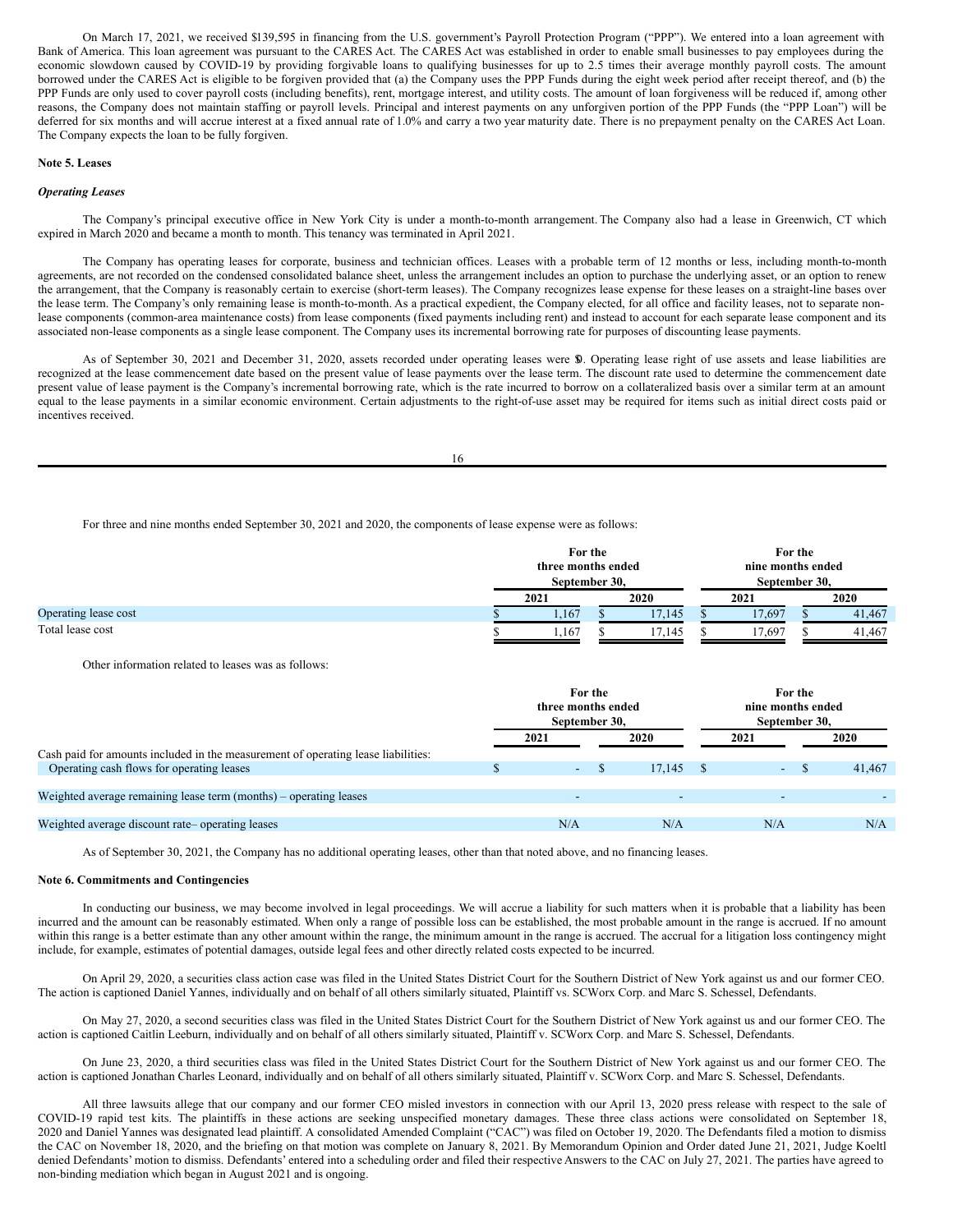On August 21, 2020, a shareholder derivative claim was filed in the United States District Court for the Southern District of New York against Marc S. Schessel, Steven Wallitt (current directors), and Robert Christie and Charles Miller (former directors) ("Director Defendants"). The action is captioned Josstyn Richter, derivatively on behalf of SCWorx Corp., Plaintiff, v. Marc S. Schessel, Charles K. Miller, Steven Wallitt, Defendants, and SCWorx Corp., Nominal Defendant. This lawsuit alleges that the Director Defendants breached their fiduciary duties to the Company, including by misleading investors in connection with our April 13, 2020 press release with respect to the sale of COVID-19 rapid test kits, failing to correct false and misleading statements and failing to implement proper disclosure and internal controls. The Plaintiff, on our behalf, is seeking an award of monetary damages, improvements in our disclosure and internal controls, and legal fees. The Director Defendants intend to vigorously defend against these proceedings. The parties to this derivative action have agreed to non-binding mediation which began in August 2021 and is ongoing.

On September 30, 2020, a shareholder derivative action was filed in the Supreme Court State of New York, New York County against Marc S. Schessel and Steven Wallitt (current directors) and Charles Miller (a former director). The action is captioned Hemrita Zarins, derivatively on behalf of SCWorx Corp. v. Marc S. Schessel, Charles Miller, Steven Wallitt and SCWorx, Nominal Defendant. This lawsuit alleges that the Director Defendants breached their fiduciary duties to the Company, including by misleading investors in connection with the Company's April 13, 2020 press release with respect to the sale of COVID-19 rapid test kits, failing to correct false and misleading statements and failing to implement proper disclosure and internal controls. The Plaintiff, on our behalf, is seeking an award of monetary damages, improvements in our disclosure and internal controls, and legal fees. On October 28,2020, Zarins withdrew this action and refiled an action in the Chancery Court in the State of Delaware on October 29, 2020. Zarins named as Defendants Marc S. Schessel, Robert Christie (a former director), Steven Wallitt and SCWorx, Nominal Defendant. The allegations, as well as the relief sought, in the Delaware Chancery Court proceeding are substantially the same as that filed in the New York State Action. The Director Defendants intend to vigorously defend against these proceedings. The parties to this derivative action have agreed to non-binding mediation which began in August 2021 and is ongoing.

In addition, following the April 13, 2020 press release and related disclosures (related to COVID-19 rapid test kits), the Securities and Exchange Commission made an inquiry regarding the disclosures we made in relation to the transaction involving COVID-19 test kits. On April 22, 2020, the Securities and Exchange Commission ordered that trading in the securities of our company be suspended because of "questions and concerns regarding the adequacy and accuracy of publicly available information in the marketplace" (the "SEC Trading Halt"). The SEC Trading Halt expired May 5, 2020, at 11:59 PM EDT. We have cooperated fully with the SEC's investigation and will continue to do so as and when requested.

In April 2020, we received related inquiries from The Nasdaq Stock Market and the Financial Industry Regulatory Authority (FINRA). We have been fully cooperating with these agencies and providing information and documents, as requested. On May 5, 2020, the Nasdaq Stock Market informed us that it had initiated a "T12 trading halt," which means the halt will remain in place until we have fully satisfied Nasdaq's request for additional information. We fully cooperated with Nasdaq and responded to all of Nasdaq's information requests as they were issued. The T12 trading halt was lifted on August 10, 2020.

18

Also in April 2020, we were contacted by the U.S. Attorney's Office for the District of New Jersey, which is seeking information and documents from our officers and directors relating primarily to the April 13, 2020 press release concerning COVID-19 rapid test kits. We have cooperated fully with the U.S. Attorney's Office in its investigation and will continue to do so as and when requested.

In connection with these actions and investigations, the Company is obligated to indemnify its officers and directors for costs incurred in defending against these claims and investigations. Because the Company currently does not have the resources to pay for these costs, its directors and officers liability insurance carrier has agreed to indemnify these persons even though the \$750,000 retention under such policy has not yet been met. The Company estimates it is currently obligated to pay approximately \$700,000 of the retention, which payments could have a material adverse effect on the Company.

# **David Klarman v. SCWorx Corp. f/k/a Alliance MMA, Inc., Index No. 619536/2019 (N.Y. State Sup. Ct., Suffolk County)**

On October 3, 2019, David Klarman, a former employee of Alliance, served a complaint against SCWorx seeking \$400,000.00 for a breach of his employment agreement with Alliance. Klarman claims that Alliance ceased paying him his salary in March 2018 as well as other alleged contractual benefits. SCWorx does not believe that it owes the amount demanded and intends to vigorously defend against these claims. On March 6, 2020, SCWorx filed an answer and counterclaims against Mr. Klarman. On September 18, 2020, the Court granted Klarman's counsel's motion to withdraw as counsel due to "irreconcilable differences." The Court stayed the case for 45 days after service of the Court's order. Mr. Klarman's wife, Marie Klarman, Esq., filed a Notice of Appearance on November 6, 2020 and filed a motion on November 9, 2020 seeking various forms of relief -- in violation of the Court's Individual Rules and the Commercial Division Rules. We opposed Klarman's motion on December 31, 2020 and the case was marked fully submitted on January 21, 2021. By Decision and Order dated March 26, 2021, the Court granted Klarman's motion to dismiss four (4) of fourteen (14) defenses, denied Klarman's motion to dismiss SCWorx's counterclaims against him; denied Klarman's motion for summary judgment and denied Klarman's motion to strike allegations contained in the Affirmative Defenses and Counterclaims based on his contention that such allegations were "scandalous" or prejudicial. On April 7, 2021, Klarman filed a Reply to the Counterclaims, denying the material allegations and interposed numerous affirmative defenses. The Court has issued a preliminary conference order, setting a discovery cut-off of October 2022. The parties are currently engaged in discovery.

At this time, we are unable to predict the duration, scope, or possible outcome of these investigations and lawsuits.

# **Note 7. Stockholders' Equity**

## *Authorized Shares*

The Company has 45,000,000 Common shares and 900,000 Series A convertible preferred shares authorized with a par value of \$0.001 per share.

## *Common Stock*

*Issuance of Shares Pursuant to Conversion of Series A Preferred Stock*

During February 2021, the Company issued 52,632 shares of common stock to a holder of its Series A Convertible Preferred Stock upon the conversion of 20,000 of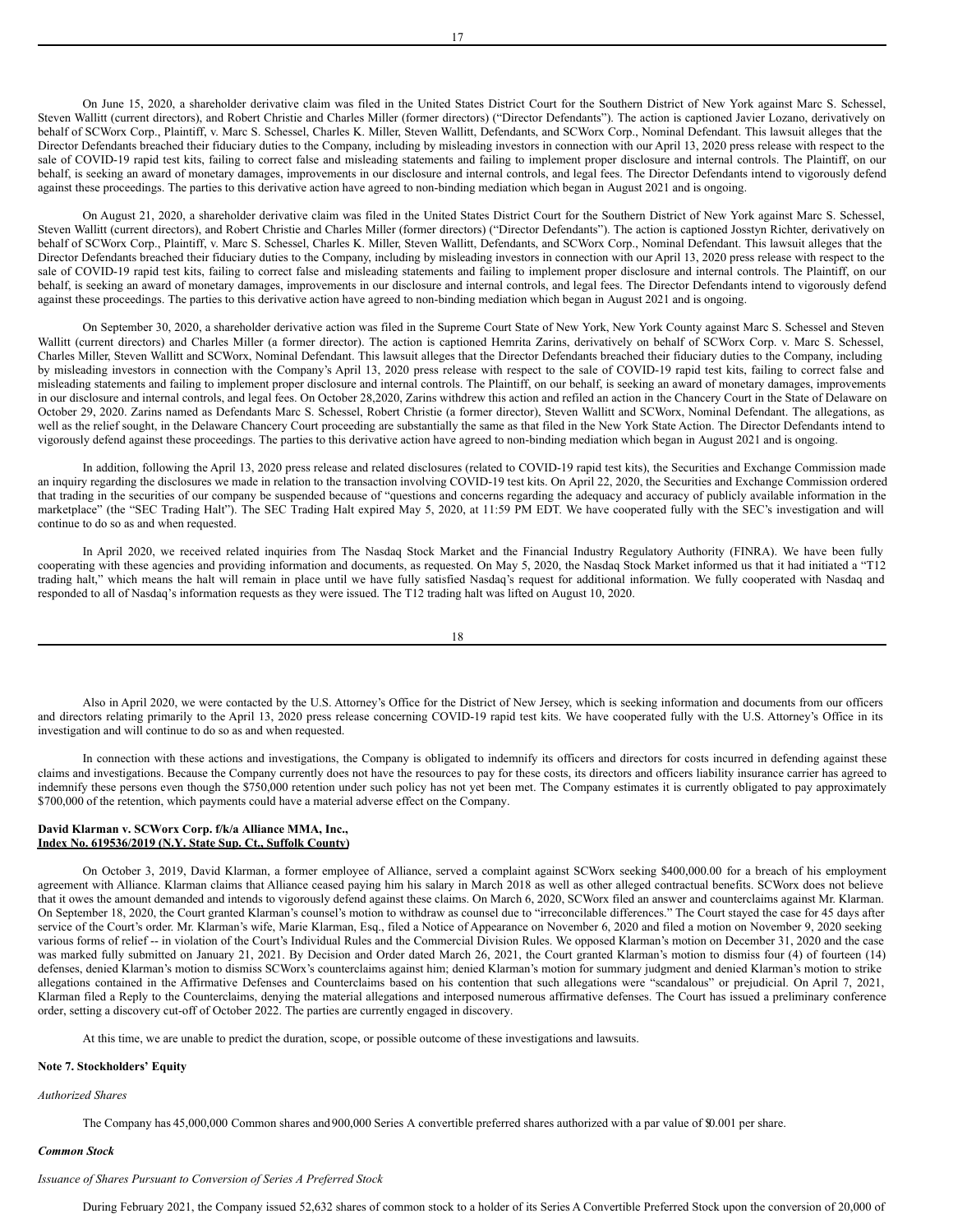# such shares of Series A Convertible Preferred Stock.

During July 2021, the Company issued 65,953 shares of common stock to a holder of its Series A Convertible Preferred Stock upon the conversion of25,062 of such shares of Series A Convertible Preferred Stock.

# *Issuance of Shares for Equity Financing*

On January 6, 2021, The Company issued 72,369 shares of common stock and 90,461 5 year warrants to purchase shares of common stock at \$4.00 per share pursuant to the prior receipt of \$275,000 in equity financing.

## *Issuance of Shares for Common Stock Placement*

On September 17, 2021, The Company issued298,883 shares of common stock and298,883 5 year warrants to purchase shares of common stock at \$1.79 for aggregate gross proceeds of \$525,000.

*Issuance of Shares for Vested Restricted Stock Units*

Between January 25, 2021 and August 13, 2021, the company issued a total of 504,965 shares of common stock to holders of fully vested restricted stock units.

*Issuance of Shares Pursuant to Settlement of Accounts Payable*

On June 1, 2021, the Company issued 96,757 shares of common stock in full settlement of \$132,557 of accounts payable. The shares had a fair value of \$1.37 per share.

On July 14, 2021, the Company issued 29,025 shares of common stock in full settlement of \$85,622 of accounts payable. The shares had a fair value of \$2.95 per share.

On August 10, 2021, the Company issued 11,611 shares of common stock in full settlement of \$2,607 of accounts payable. The shares had a fair value of \$2.55 per share.

On August 10, 2021, the Company issued 5,458 shares of common stock in full settlement of \$13,919 of accounts payable. The shares had a fair value of \$2.55 per share.

On September 14, 2021, the Company issued 27,403 shares of common stock in full settlement of \$1,930 of accounts payable. The shares had a fair value of \$2.26 per share.

## *Equity Financing*

During May 2020, the Company received \$515,000 of a committed \$565,000 from the sale of 135,527 shares of common stock (at a price of \$3.80 per share) and warrants to purchase 169,409 shares of common stock, at an exercise price of \$4.00 per share. As of September 30, 2021, the full amount has not been received and only \$415,000 worth of the shares and warrants have been issued. The remaining \$125,000 is included in equity financing within current liabilities on the consolidated balance sheet.

#### *Stock Incentive Plan*

The number of shares of the Company's common stock that are issuable pursuant to warrant and stock option grants with time-based vesting as of and for the nine months ended September 30, 2021 were:

**Restricted**

|                                   | <b>Warrant Grants</b>                         |                                                        | <b>Stock Option Grants</b>                   |                                                        | <b>Restricted</b><br><b>Stock Units</b>                        |
|-----------------------------------|-----------------------------------------------|--------------------------------------------------------|----------------------------------------------|--------------------------------------------------------|----------------------------------------------------------------|
|                                   | Number of<br>shares<br>subject to<br>warrants | Weighted-<br>average<br>exercise<br>price per<br>share | Number of<br>shares<br>subject to<br>options | Weighted-<br>average<br>exercise<br>price per<br>share | Number of<br>shares<br>subject to<br>restricted<br>stock units |
| Balance at December 31, 2020      | 672,459                                       | 8.09                                                   | 118,388                                      | 3.25                                                   | 2,301,053                                                      |
| Granted                           | 389,344                                       | 2.30                                                   | $\overline{\phantom{0}}$                     |                                                        | 843,338                                                        |
| Exercised                         |                                               |                                                        |                                              |                                                        | (675, 219)                                                     |
| Expired                           | (11,699)                                      |                                                        |                                              |                                                        | (150, 833)                                                     |
| Balance at September 30, 2021     | 1,050,104                                     | 2.57                                                   | 118,388                                      | 3.25                                                   | 2,318,339                                                      |
| Exercisable at September 30, 2021 | 1,050,104                                     | 2.57                                                   | 118,388                                      | 3.25                                                   | 1,464,631                                                      |
|                                   |                                               |                                                        |                                              |                                                        |                                                                |

20

The Company has classified the warrant as having Level 2 inputs, and has used the Black-Scholes option-pricing model to value the warrant. The fair value at the issuance dates for the above warrant was based upon the following management assumptions:

|                            | <b>Issuance date</b> |
|----------------------------|----------------------|
| Risk-free interest rate    | $0.49 - 0.88\%$      |
| Expected dividend yield    | $-1/2$               |
| <b>Expected volatility</b> | 100%                 |
| Term                       | 5 years              |
| Fair value of common stock | $1.95 - 2.24$        |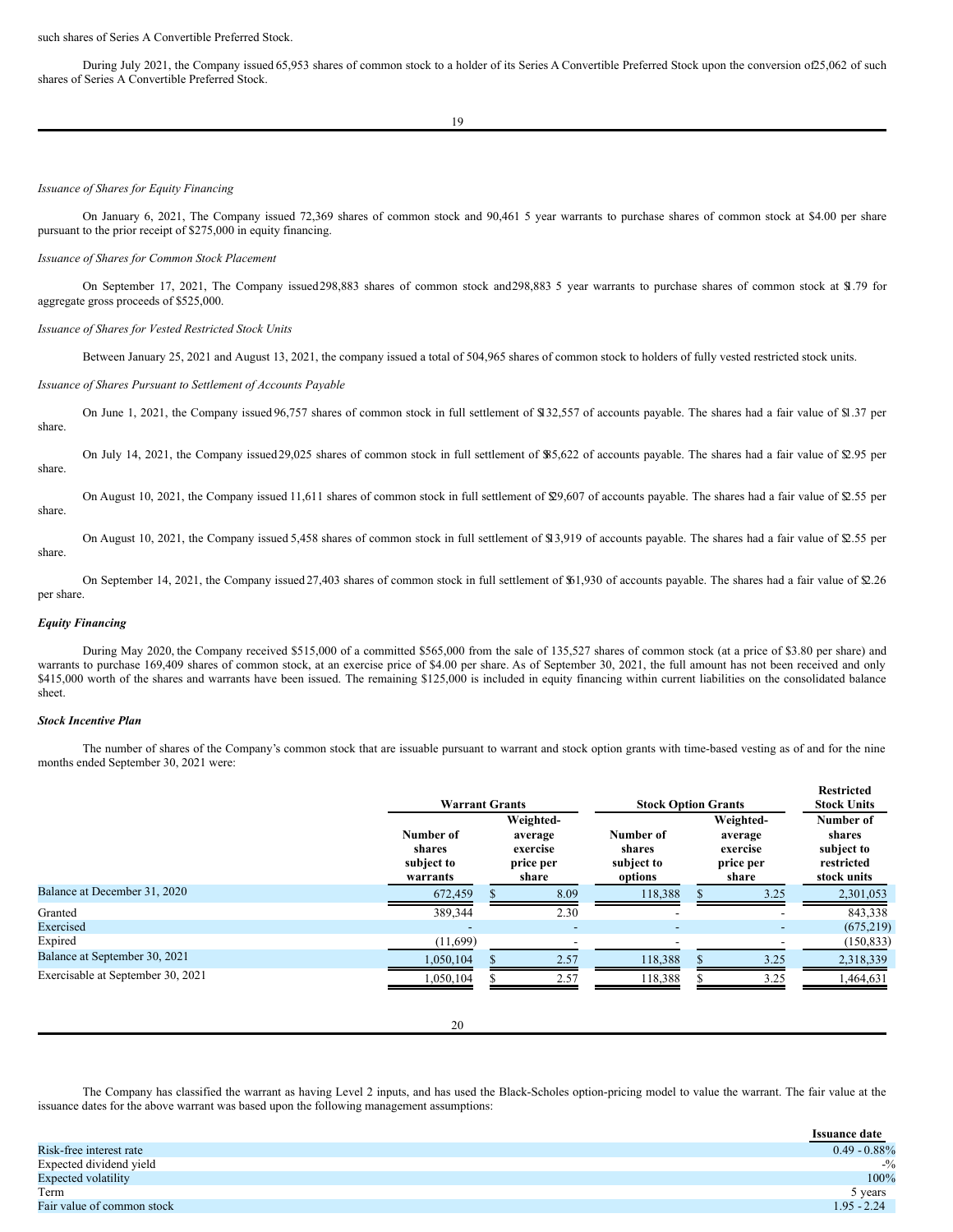The Company's outstanding warrants and options at September 30, 2021 are as follows:

|                                |                              | <b>Warrants Outstanding</b>                                            |                                                  |                                     | <b>Warrants Exercisable</b>                      |      |                        |
|--------------------------------|------------------------------|------------------------------------------------------------------------|--------------------------------------------------|-------------------------------------|--------------------------------------------------|------|------------------------|
| <b>Exercise Price</b><br>Range | <b>Number</b><br>Outstanding | <b>Weighted Average</b><br>Remaining<br>Contractual Life<br>(in years) | <b>Weighted Average</b><br><b>Exercise Price</b> | <b>Number</b><br><b>Exercisable</b> | <b>Weighted Average</b><br><b>Exercise Price</b> |      | <b>Intrinsic Value</b> |
| $1.79 - $20.90$<br>\$          | 1.050.104                    | 3.23                                                                   | 2.57                                             | 1.050.104                           |                                                  | 2.57 | 290.525                |
|                                |                              | <b>Options Outstanding</b>                                             |                                                  |                                     | <b>Options Exercisable</b>                       |      |                        |
|                                |                              | <b>Weighted Average</b><br>Remaining                                   |                                                  |                                     |                                                  |      |                        |
| <b>Exercise Price</b>          | <b>Number</b>                | Contractual Life                                                       | <b>Weighted Average</b>                          | Number                              | <b>Weighted Average</b>                          |      |                        |
| Range                          | Outstanding                  | (in years)                                                             | <b>Exercise Price</b>                            | Exercisable                         | <b>Exercise Price</b>                            |      | <b>Intrinsic Value</b> |
| $2.64 - $28.50$<br>\$          | 118,388                      | 2.94                                                                   | 3.25                                             | 118,388                             |                                                  | 3.25 |                        |

As of September 30, 2021 and December 31, 2020, the total unrecognized expense for unvested stock options and restricted stock awards was approximately \$.7 million and \$2.5 million, respectively, to be recognized over afour month to three year period from the grant dates.

Stock-based compensation expense for three and nine months ended September 30, 2021 and 2020 was as follows:

|                                  | For the            |  |         | For the           |          |  |           |
|----------------------------------|--------------------|--|---------|-------------------|----------|--|-----------|
|                                  | three months ended |  |         | nine months ended |          |  |           |
|                                  | September 30,      |  |         | September 30.     |          |  |           |
|                                  | 2020<br>2021       |  |         | 2020<br>2021      |          |  |           |
| Stock-based compensation expense | 699.084            |  | 488,304 |                   | .929,446 |  | 2.844.851 |

Stock-based compensation expense categorized by the equity components for three and nine months ended September 30, 2021 and 2020 was as follows:

|              | For the<br>three months ended<br>September 30, |  |         | For the<br>nine months ended<br>September 30, |           |  |           |
|--------------|------------------------------------------------|--|---------|-----------------------------------------------|-----------|--|-----------|
|              | 2021                                           |  | 2020    |                                               | 2021      |  | 2020      |
| Common stock | 699,084                                        |  | 488,304 |                                               | 1,929,446 |  | 2,844,851 |
| Total        | 699,084                                        |  | 488,304 |                                               | 1,929,446 |  | 2,844,851 |

21

# **Note 8. Net Loss per Share**

Basic net loss per share is computed by dividing net loss for the period by the weighted average shares of common stock outstanding during each period. Diluted net loss per share is computed by dividing net loss for the period by the weighted average shares of common stock, common stock equivalents and potentially dilutive securities outstanding during each period. The Company uses the treasury stock method to determine whether there is a dilutive effect of outstanding option grants.

The following securities were excluded from the computation of diluted net loss per share for the periods presented because including them would have been antidilutive:

|                                | For the<br>three months ended<br>September 30. |         | For the<br>nine months ended<br>September 30. |         |
|--------------------------------|------------------------------------------------|---------|-----------------------------------------------|---------|
|                                | 2021                                           | 2020    | 2021                                          | 2020    |
| Stock options                  | 118,388                                        | 173,041 | 118,388                                       | 173,041 |
| Warrants                       | .050.104                                       | 642,270 | .050.104                                      | 642,270 |
| Total common stock equivalents | 1,168,492                                      | 815,311 | 1,168,492                                     | 815,311 |

## **Note 9. Related Party Transactions**

At September 30, 2021 and December 31, 2020 Company had amounts due to officers in the amount of \$153,838.

During April, 2020, a company affiliated with a shareholder advanced \$475,000 in cash to the supplier of test kits for their purchase. In May 2021, the company returned the test kits pursuant to its sales contract in full satisfaction of the \$475,000 previously advanced.

During September 2021, the Company's former CEO and shareholder advanced \$100,000 in cash to the Company for short term capital requirements. This amount is non-interest bearing and payable upon demand and included in Shareholder advance on the Company's consolidated balance sheet as of September 30, 2021

## **Note 10. Subsequent Events**

We have evaluated all events that occurred after the balance sheet date through the date when our financial statements were issued to determine if they must be reported. Management has determined that other than disclosed below, there were no additional reportable subsequent events to be disclosed.

# *Issuance of Shares for Vested Restricted Stock Units*

Between October 1, 2021 and October 21, 2021, the company issued a total of164,161 shares of common stock to holders of fully vested restricted stock units.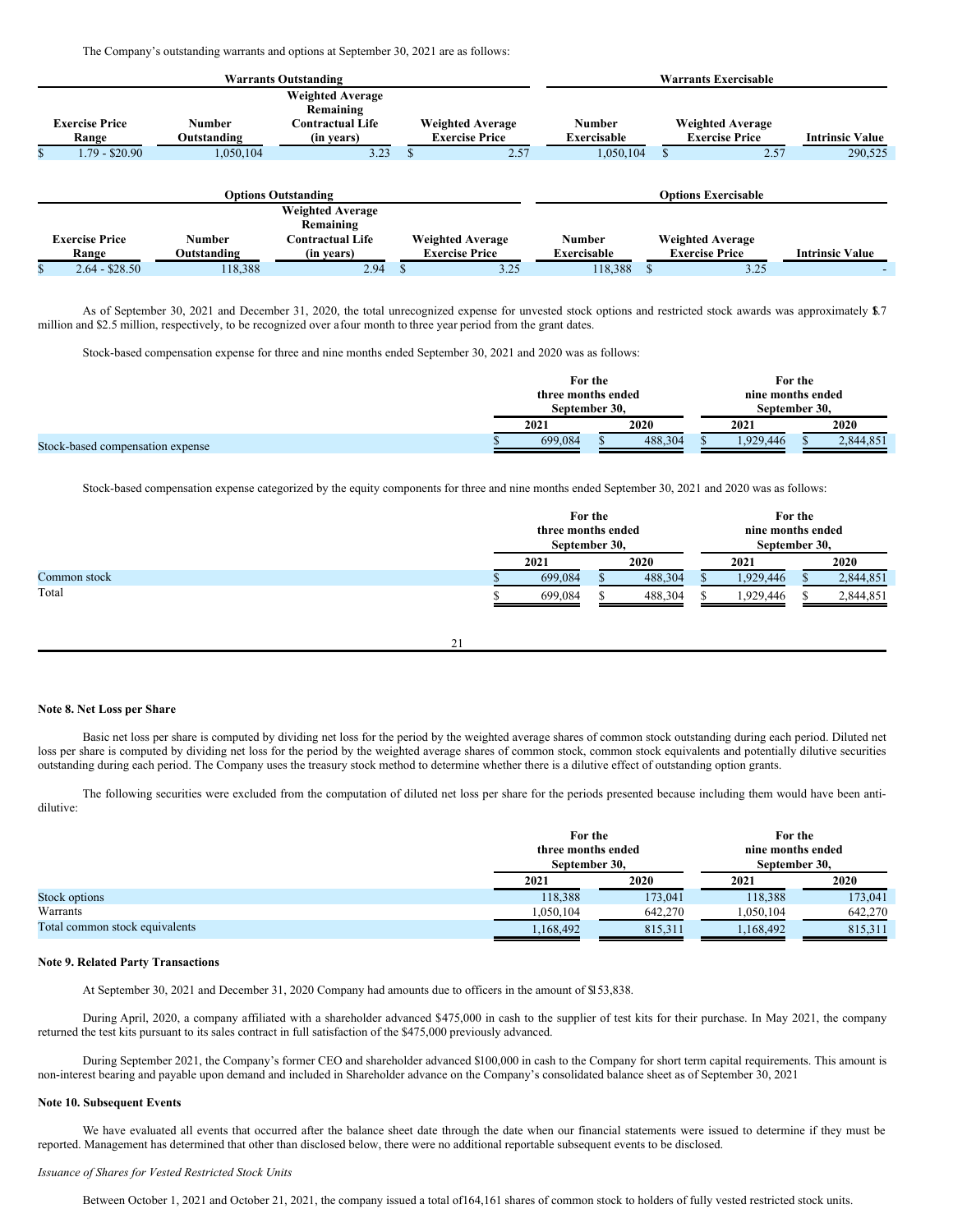#### *Issuance of Shares Pursuant to Settlement of Accounts Payable*

On November 1, 2021, the Company issued 15,988 shares of common stock in full settlement of \$27,178 of accounts payable. The shares had a fair value of \$1.70 per share.

 $22$ 

# **Item 2. Management's Discussion and Analysis of Financial Condition and Results of Operations**

You should read the following discussion of our financial condition and results of operations in conjunction with our unaudited condensed consolidated financial statements and the related notes included in Item 1, "Financial Statements" of this Form 10-Q. In addition to our historical unaudited condensed consolidated financial information, the following discussion contains forward-looking statements that reflect our plans, estimates, and beliefs which involves risk, uncertainty and assumptions. Our actual results could differ materially from those discussed in the forward-looking statements. Factors that could cause or contribute to these differences include those *discussed below and elsewhere in this Form 10-Q.*

# **Corporate Information**

SCWorx, LLC (n/k/a SCW FL Corp.) ("SCW LLC") was a privately held limited liability company which was organized in Florida on November 17, 2016. On December 31, 2017, SCW LLC acquired Primrose Solutions, LLC ("Primrose"), a Delaware limited liability company, which became its wholly-owned subsidiary and focused on developing functionality for the software now used and sold by SCWorx Corp. (the "Company" or "SCWorx"). The majority interest holders of Primrose were interest holders of SCW LLC and based upon Staff Accounting Bulletin Topic 5G, the technology acquired has been accounted for at predecessor cost of \$0. To facilitate the planned acquisition by Alliance MMA, Inc., a Delaware corporation ("Alliance"), on June 27, 2018, SCW LLC merged with and into a newly-formed entity, SCWorx Acquisition Corp., a Delaware corporation ("SCW Acquisition"), with SCW Acquisition being the surviving entity. Subsequently, on August 17, 2018, SCW Acquisition changed its name to SCWorx Corp. On November 30, 2018, our company and certain of our stockholders agreed to cancel 6,510 shares of common stock. In June 2018, we began to collect subscriptions for common stock. From June to November 2018, we collected \$1,250,000 in subscriptions and issued 3,125 shares of common stock to new third-party investors. In addition, on February 1, 2019, (i) SCWorx Corp. (f/k/a SCWorx Acquisition Corp.) changed its name to SCW FL Corp. (to allow Alliance to change its name to SCWorx Corp.) and (ii) Alliance acquired SCWorx Corp. (n/k/a SCW FL Corp.) in a stock-for-stock exchange transaction and changed Alliance's name to SCWorx Corp., which is our company's current name, with SCW FL Corp. becoming our subsidiary. On March 16, 2020, in response to the COVID-19 pandemic, SCWorx established a wholly-owned subsidiary, Direct-Worx, LLC.

Our principal executive offices are located at 590 Madison Avenue, 21<sup>st</sup> Floor, New York, New York, 10022. Our telephone number is (844) 472-9679. The Company also had a lease in Greenwich, CT which expired in March 2020 and became a month to month tenancy until it was terminated in April 2021.

In this Quarterly Report, the terms "SCWorx," the "Company," "we," "us" and "our" refer to SCWorx Corp., a Delaware corporation, unless the context requires otherwise. Unless specified otherwise, the historical financial results in this Annual Report are those of our company and our subsidiaries on a consolidated basis.

### **Our Business**

SCWorx is a provider of data content and services related to the repair, normalization and interoperability of information for healthcare providers and big data analytics for the healthcare industry.

SCWorx has developed and markets health information technology solutions and associated services that improve healthcare processes and information flow within hospitals. SCWorx's software platform enables healthcare providers to simplify, repair, and organize its data ("data normalization"), allows the data to be utilized across multiple internal software applications ("interoperability") and provides the basis for sophisticated data analytics ("big data"). SCWorx's solutions are designed to improve the flow of information quickly and accurately between the existing supply chain, electronic medical records, clinical systems, and patient billing functions. The software is designed to achieve multiple operational benefits such as supply chain cost reductions, decreased accounts receivables aging, accelerated and more accurate billing, contract optimization, increased supply chain management and cost visibility, synchronous Charge Description Master ("CDM") and control of vendor rebates and contract administration fees.

| I | I<br>I<br>×<br>v |
|---|------------------|

SCWorx empowers healthcare providers to maintain comprehensive access and visibility to an advanced business intelligence that enables better decision-making and reductions in product costs and utilization, ultimately leading to accelerated and accurate patient billing. SCWorx's software modules perform separate functions as follows:

- virtualized Item Master File repair, expansion and automation;
- CDM management;
- contract management;
- request for proposal automation;
- rebate management;
- big data analytics modeling; and
- data integration and warehousing.

SCWorx continues to provide transformational data-driven solutions to some of the finest, most well-respected healthcare providers in the United States. Clients are geographically dispersed throughout the country. Our focus is to assist healthcare providers with issues they have pertaining to data interoperability.

SCWorx's software solutions are delivered to clients within a fixed term period, typically a three-to-five-year contracted term, where such software is hosted in SCWorx data centers (Amazon Web Service's "AWS" or RackSpace) and accessed by the client through a secure connection in a software as a service ("SaaS") delivery method.

SCWorx currently sells its solutions and services in the United States to hospitals and health systems through its direct sales force and its distribution and reseller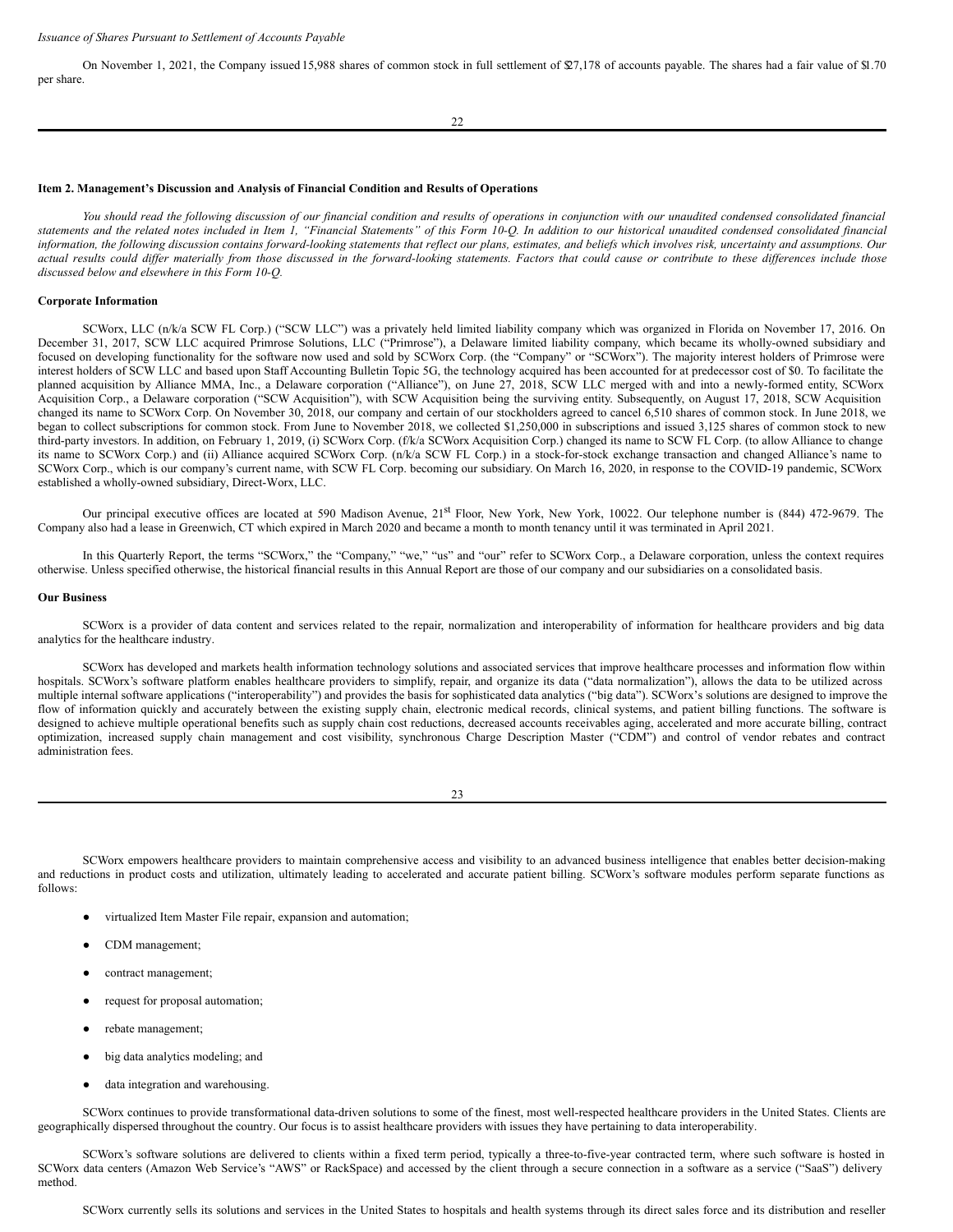## partnerships.

SCWorx, as part of the acquisition of Alliance MMA, operates an online event ticketing platform focused on serving regional MMA ("mixed martial arts") promotions which it has paused due to COVID-19.

We currently host our solutions, serve our customers, and support our operations in the United States through an agreement with a third party hosting and infrastructure provider, RackSpace. We incorporate standard IT security measures, including but not limited to; firewalls, disaster recovery, backup, etc. Our operations are dependent upon the integrity, security and consistent operation of various information technology systems and data centers that process transactions, communication systems and various other software applications used throughout our operations. Disruptions in these systems could have an adverse impact on our operations. We could encounter difficulties in developing new systems or maintaining and upgrading existing systems. Such difficulties could lead to significant expenses or to losses due to disruption in our business operations.

In addition, our information technology systems are subject to the risk of infiltration or data theft. The techniques used to obtain unauthorized access, disable or degrade service, or sabotage information technology systems change frequently and may be difficult to detect or prevent over long periods of time. Moreover, the hardware, software or applications we develop or procure from third parties may contain defects in design or manufacture or other problems that could unexpectedly compromise the security of our information systems. Unauthorized parties may also attempt to gain access to our systems or facilities through fraud or deception aimed at our employees, contractors or temporary staff. In the event that the security of our information systems is compromised, confidential information could be misappropriated, and system disruptions could occur. Any such misappropriation or disruption could cause significant harm to our reputation, lead to a loss of sales or profits or cause us to incur significant costs to reimburse third parties for damages.

# **Impact of the COVID-19 Pandemic**

The Company's operations and business have experienced disruption due to the unprecedented conditions surrounding the COVID-19 pandemic which spread throughout the United States and the world. The New York and New Jersey area, where the Company is headquartered, was at one of the early epicenters of the coronavirus outbreak in the United States. The outbreak adversely impacted new customer acquisition. The Company has followed the recommendations of local health authorities to minimize exposure risk for its team members since the outbreak.

 $24$ 

In addition, the Company's customers (hospitals) also experienced extraordinary disruptions to their businesses and supply chains, while experiencing unprecedented demand for health care services related to COVID-19. As a result of these extraordinary disruptions to the Company's customers' business, the Company's customers were focused on meeting the nation's health care needs in response to the COVID-19 pandemic. As a result, the Company believes that its customers were not able to focus resources on expanding the utilization of the Company's services, which has adversely impacted the Company's growth prospects, at least until the adverse effects of the pandemic subside. In addition, the financial impact of COVID-19 on the Company's hospital customers could cause the hospitals to delay payments due to the Company for services, which could negatively impact the Company's cash flows.

The Company had sought to mitigate these impacts to revenue through the sale of personal protective equipment ("PPE") and COVID-19 rapid test kits to the health care industry, including many of the Company's hospital customers.

The sale of PPE and rapid test kits for COVID-19 represented a new business for the Company and was subject to the myriad risks associated with any new venture. The Company encountered great difficulty in attempting to secure reliable sources of supply for both COVID-19 Rapid Test Kits and PPE. The Company currently has no contracted supply of Rapid Test Kits or PPE. Since the inception of this business, the Company completed only minimal sales of COVID-19 rapid test kits and PPE. The Company does not expect to generate any significant revenue from the sale of PPE products or rapid test kits, and as of the date of this report, the Company has not generated any material revenue from the sale of PPE or rapid test kits.

The Company is no longer actively seeking to procure and sell Test Kits or PPE. Instead, the Company is focused on selling its current inventory of PPE. The Company may receive commissions for acting as an intermediary with respect to the sale of PPE and/or Test Kits. However, there is no assurance the Company will realize any material revenue from these activities.

# **Results of Operations - three months ended September 30, 2021**

Our operating results for the three month periods ended September 30, 2021 and 2020 are summarized as follows:

|                            |                          | <b>Three Months Ended</b> |                       |  |                   |
|----------------------------|--------------------------|---------------------------|-----------------------|--|-------------------|
|                            | September 30,<br>2021    |                           | September 30,<br>2020 |  | <b>Difference</b> |
| Revenue                    | 1,138,124                |                           | 1,171,399             |  | (33,275)          |
| Cost of revenues           | 722,031                  |                           | 956,203               |  | (234, 172)        |
| General and administrative | 1,377,900                |                           | 2,235,643             |  | (857,743)         |
| Other (expense) income     |                          |                           | (726, 766)            |  | 726,766           |
| Provision for income taxes | $\overline{\phantom{a}}$ |                           |                       |  |                   |
| Net loss                   | (961, 807)               |                           | (2,747,213)           |  | 1,785,406         |

*Revenues*

Revenue for the three months ended September 30, 2021 remained relatively flat with a minimal decrease of \$33,275, compared to revenue for the three months ended September 30, 2020. This slight decrease was primarily due to normal fluctuations in our billing cycles. We expect near term revenues to remain relatively flat, unless and until we raise sufficient capital to fully implement our business plan.

# *Operating Expenses*

#### *Cost of revenues*

Cost of revenues were \$722,031 for the three months ended September 30, 2021 compared to \$956,203 for the same period in 2020. The decrease was primarily the result of salary reductions implemented by the Company in the fourth quarter of 2020 to reduce cash expenditures.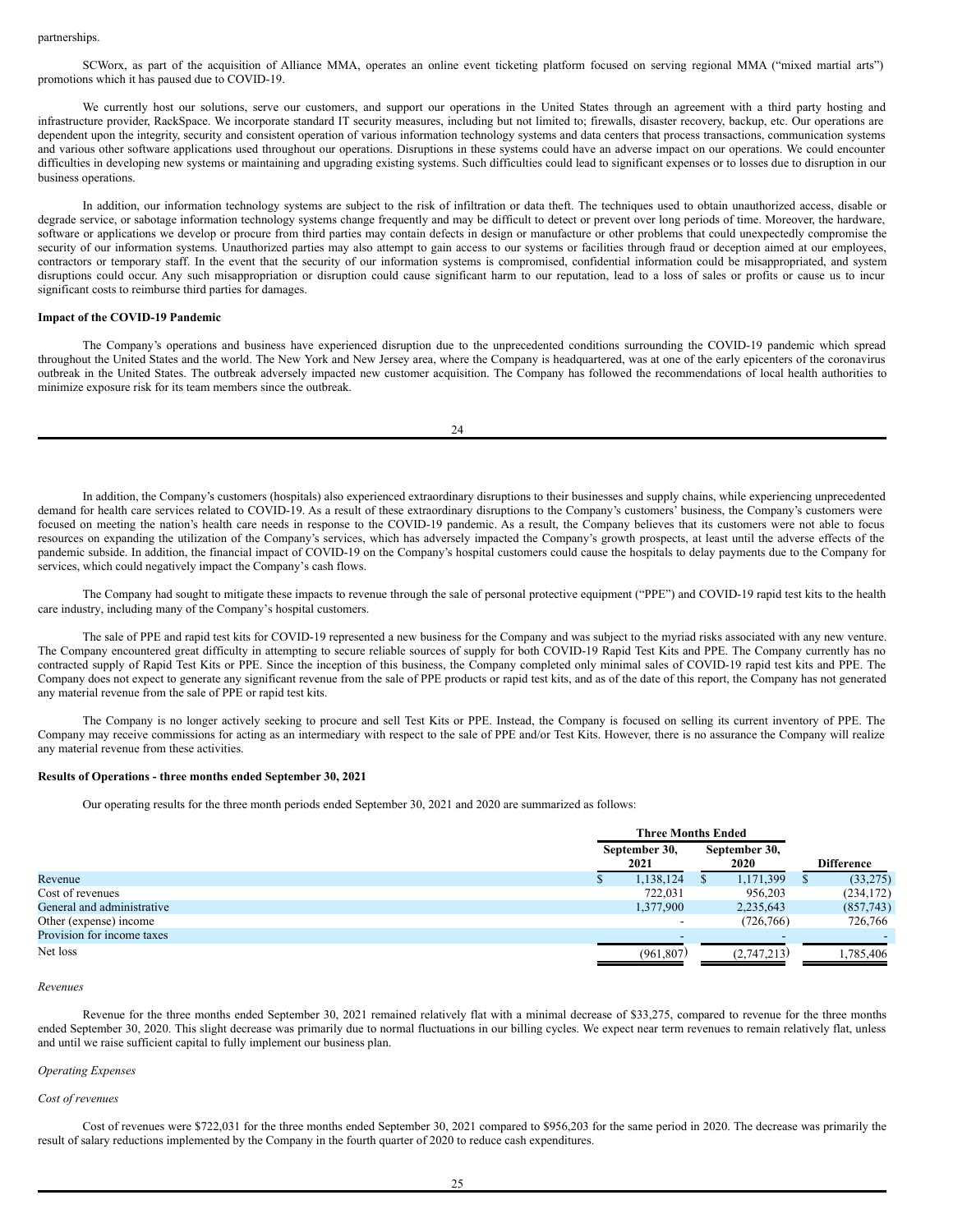## *General and administrative*

General and administrative expenses decreased \$857,743 to \$1,377,900 for the three months ended September 30, 2021, as compared to \$2,235,643 in the same period of 2020. The decrease is primarily attributable to a decrease in legal and professional fees of \$825,000, a decrease in bad debt expense of \$170,000, a decrease in accounting fees of \$20,000 and a decrease in travel expense of \$15,000, partially offset by an increase in stock-based compensation (non-cash) of approximately \$390,000, and an increase in commission expense of \$18,000. We expect general and administrative expenses to remain relatively flat during the rest of 2021, unless we complete a capital raise, in which case we would expect expenses to grow as we ramp our sales force.

## *Other expense*

We had other expense of \$726,766 in the three months ended September 30, 2020. Other expense in the three-month period of 2020 related to a loss on settlement of accounts payable of \$726,766 due to the fair value of the shares issued in settlement being greater than the value of the accounts payable.

### *Net Loss*

For the three months ended September 30, 2021, we incurred a net loss of \$961,807 compared to a net loss of \$2,747,213 for the same period in 2020.

## **Results of Operations – nine months ended September 30, 2021**

Our operating results for the nine month periods ended September 30, 2021 and 2020 are summarized as follows:

|                            |                          | <b>Nine Months Ended</b> |                       |  |                   |
|----------------------------|--------------------------|--------------------------|-----------------------|--|-------------------|
|                            | September 30,<br>2021    |                          | September 30,<br>2020 |  | <b>Difference</b> |
| Revenue                    | 3,382,205                |                          | 3,739,798             |  | (357, 593)        |
| Cost of revenues           | 2,152,651                |                          | 2,739,737             |  | (587,086)         |
| General and administrative | 4,184,848                |                          | 7,034,188             |  | (2,849,340)       |
| Other (expense) income     | $\overline{\phantom{a}}$ |                          | (1,612,539)           |  | 1,612,539         |
| Provision for income taxes |                          |                          |                       |  |                   |
| Net loss                   | (2,955,294)              |                          | (7,646,666)           |  | 4.691.372         |

### *Revenues*

Revenue for the nine months ended September 30, 2021 decreased by \$357,593 to \$3,382,205, compared to revenue for the nine months ended September 30, 2020 of \$3,739,798. This decrease was primarily due to a decrease in sales from our ticketing platform of approximately \$125,000 coupled with a decrease in one time setup fees during the current period. We expect near term revenues to remain relatively flat, unless and until we raise sufficient capital to fully implement our business plan.

## *Operating Expenses*

# *Cost of revenues*

Cost of revenues were \$2,152,651 for the nine months ended September 30, 2021 compared to \$2,739,737 for the same period in 2020. The decrease was primarily the result of salary reductions implemented by the Company in the fourth quarter of 2020 to reduce cash expenditures and an approximate \$100,000 decrease in cost of goods sold related to the decrease in sales from our ticketing platform discussed above.

| ł |             |
|---|-------------|
| I | I           |
|   | I<br>×<br>٧ |

# *General and administrative*

General and administrative expenses decreased \$2,849,340 to \$4,184,848 for the nine months ended September 30, 2021, as compared to \$7,034,188 in the same period of 2020. This decrease was primarily due to a decrease in salary expense of approximately \$264,000, a decrease in stock-based compensation (non-cash) of approximately \$800,000, a decrease in legal and professional fees of \$1,080,000, a decrease in travel expense of \$170,000, a decrease in accounting fees of \$110,000, a decrease in commission expense of \$170,000 and a decrease in bad debt expense of \$48,000, partially offset by an increase in inventory expense of \$161,000. We expect general and administrative expenses to remain relatively flat during the rest of 2021, unless we complete a capital raise, in which case we would expect expenses to grow as we ramp our sales force.

### *Other expense*

We had other expense of \$1,612,539 in the nine months ended September 30, 2020. Other expense in 2020 related to a loss on settlement of accounts payable of \$1,612,539 due to the fair value of the shares issued in settlement being greater than the value of the accounts payable.

# *Net Loss*

For the nine months ended September 30, 2021, we incurred a net loss of \$2,955,294 compared to a net loss of \$7,646,666 for the same period in 2020.

## **Liquidity and Capital Resources**

## **Going Concern**

As of September 30, 2021, we had a working capital deficit of 2,128,352 and accumulated deficit of \$23,152,117. During three and nine months ended September 30, 2021, we had a net loss of \$961,807 and \$2,955,294, respectively, and used \$739,428 of cash in operations during the nine months then ended (about \$82,000 per month). We have historically incurred operating losses and negative operating cash flows, which we may continue to incur for the foreseeable future. We believe that these conditions raise substantial doubt about our ability to continue as a going concern. This may hinder our future ability to obtain financing or may force us to obtain financing on less favorable terms than would otherwise be available. If we are unable to raise additional capital and grow our revenues, we may not be able to sustain our business, in which case our stockholders would suffer a total loss of their investment. There can be no assurance that we will be able to continue as a going concern.

As of the date of this report, we have only limited cash on hand, and we are experiencing negative cash flows from operations. Consequently, we need to raise additional capital in the very near term to fund our operations and the implementation of our business plan.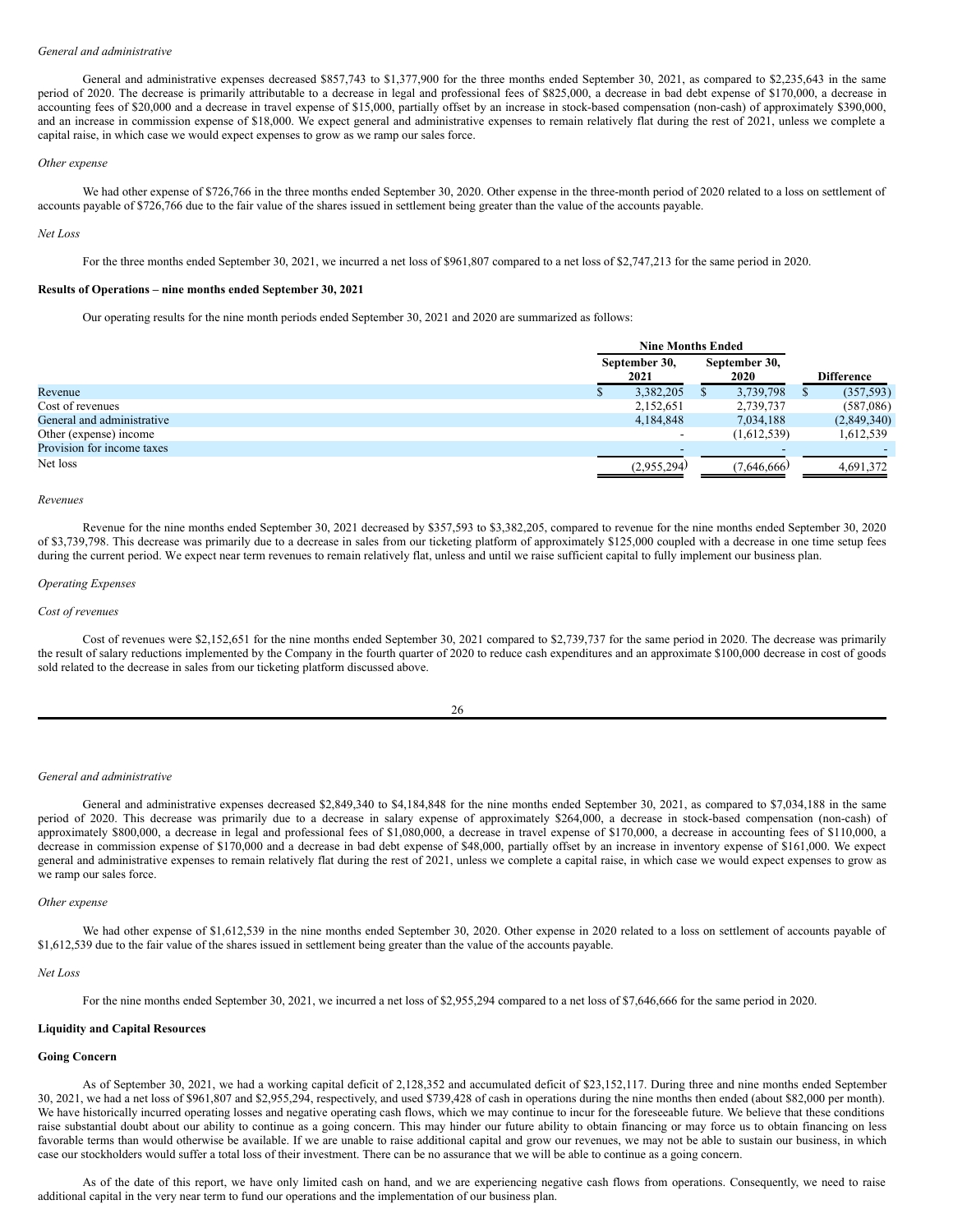In connection with the Class Action and derivative claims and investigations described in Item 1. Legal Proceedings of this Quarterly Report on 10-Q, we are obligated to indemnify our officers and directors for costs incurred in defending against these claims and investigations. Because we currently do not have the resources to pay for these costs, our directors and officers liability insurance carrier has agreed to indemnify these persons even though the \$750,000 retention under such policy has not yet been met. The Company estimates it is currently obligated to pay approximately \$700,000 of the retention, which payments could have a material adverse effect on the Company.

Based on our current lack of capital and constrained ability to implement our business plan, we anticipate that our operating activities will use approximately \$80,000 in cash per month over the next twelve months, or approximately \$960,000. Currently we have limited cash on hand, and consequently, we are unable to fully implement our current business plan. Accordingly, we have an immediate need for additional capital to fund our operating activities.

In order to remedy this liquidity deficiency, we are actively seeking to raise additional funds through the sale of equity and/or debt securities, and ultimately, we will need to generate substantial positive operating cash flows. We expect that our internal sources of funds will consist of cash flows from operations, but not until we begin to realize additional revenues from the sale of our products and services. As previously stated, our operations are generating negative cash flows, and thus adversely affecting our liquidity. If we are able to secure sufficient funding in the fourth quarter of 2021 or the first quarter of 2022 to fully implement our business plan, we expect that our operations could begin to generate significant cash flows during the second half of 2022, which should ameliorate our liquidity deficiency. If we are unable to raise additional funds in the near term, we will not be able to fully implement our business plan, in which case there could be a material adverse effect on our results of operations and financial condition.

In the event we do not generate sufficient funds from revenues or financing through the issuance of common stock or from debt financing, we will not be able to fully implement our business plan and pay our obligations as they become due, any of which circumstances would have a material adverse effect on our business prospects, financial condition, and results of operations. The accompanying financial statements do not include any adjustments that might be required should we be unable to recover the value of our assets or satisfy our liabilities.

Based on our limited availability of funds we expect to spend minimal amounts on software development and capital expenditures. We expect to fund any future software development expenditures through a combination of cash flows from operations and proceeds from equity and/or debt financing. If we are unable to generate positive cash flows from operations, and/or raise additional funds (either through debt or equity), we will be unable to fund our software development expenditures, in which case, there could be an adverse effect on our business and results of operations.

28

## **Cash Flows**

|                                           |            | Nine months ended<br>September 30, |             |  |
|-------------------------------------------|------------|------------------------------------|-------------|--|
|                                           | 2021       |                                    | 2020        |  |
| Net cash used in operating activities     | (739, 428) |                                    | (1,144,411) |  |
| Net cash used in investing activities     |            | $\overline{\phantom{0}}$           | (1,229)     |  |
| Net cash provided by financing activities | 764.595    |                                    | 847,542     |  |
| Change in cash                            | 25,167     |                                    | (298.098)   |  |

## **Operating Activities**

Cash used in operating activities was approximately \$739,000 for the nine months ended September 30, 2021 (about \$82,000 per month), mainly related to the net loss of approximately \$2,955,000,and a \$566,000 decrease in deferred revenue, partially offset by non-cash stock-based compensation of \$1,929,000, bad debt expense of \$161,000, a decrease in accounts receivable of \$265,000, a decrease in inventory of \$475,000, an increase of accounts payable and accrued expense of \$292,000 and depreciation expense of \$74,000.

Cash used in operating activities was \$1,144,411 for the nine months ended September 30, 2020 (about \$127,000 per month), mainly related to the net loss of \$7,646,666, an increase of \$244,671 in prepaid expenses related to deposits for PPE and an increase in PPE inventory of \$991,309. This was partially offset by non-cash stock-based compensation of \$2,844,851, the loss on settlement of accounts payable of \$1,612,539 (non-cash), an increase in deferred revenue of \$585,083 related to customer repayments on long-term SaaS agreements, net decreases in accounts receivable of \$192,620, an increase in accounts payable and accrued liabilities of \$2,237,862. We have been able to finance a significant portion of our operating activities through net increases accounts payable and accrued liabilities, though we do not believe this is sustainable as a source of funding our ongoing operations.

### **Investing Activities**

We had no investing activities during the nine months ended September 30, 2021

Cash used in investing activities for the nine months ended September 30, 2020 was \$1,229 for the purchase of fixed assets.

# **Financing Activities**

Cash provided by financing activities was \$764,595 for the nine months ended September 30, 2021. This consisted of \$139,595 in proceeds from a loan payable, \$100,000 from an advance from the Company's former CEO and shareholder , and \$525,000 from a common stock placement.

Cash provided by financing activities was \$847,542 for the nine months ended September 30, 2020. This consisted of \$515,000 proceeds from equity financing, \$293,872 of proceeds from a loan payable, and \$38,570 of proceeds from the exercise of warrants.

## **Off-Balance Sheet Arrangements**

As of September 30, 2021 and December 31, 2020, we did not have any off-balance sheet arrangements as defined in Item 303(a)(4)(ii) of Regulation S-K.

# **Item 3. Quantitative and Qualitative Disclosures About Market Risk**

We are a smaller reporting company as defined by Rule 12b-2 of the Exchange Act and are not required to provide the information under this item.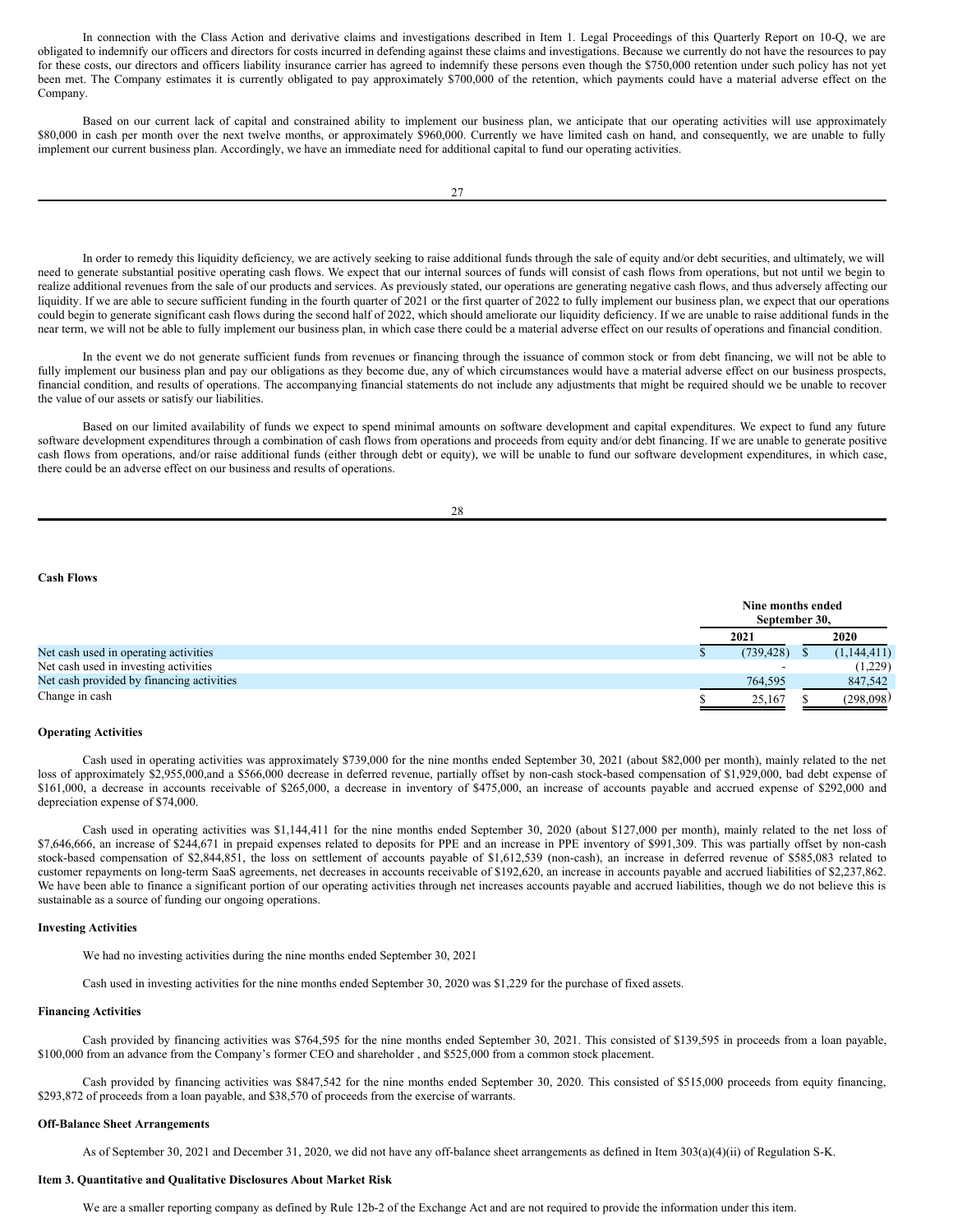# **Item 4. Controls and Procedures**

# **Evaluation of Disclosure Controls and Procedures**

Management conducted an evaluation of the effectiveness of our "disclosure controls and procedures" ("Disclosure Controls"), as defined by Rules 13a-15(e) and 15d-15(e) of the Exchange Act, as of September 30, 2021, the end of the period covered by this Form 10-Q, as required by Rules 13a-15(b) and 15d-15(b) of the Exchange Act. The Disclosure Controls evaluation was done under the supervision and with the participation of management, including our Chief Executive Officer and Chief Financial Officer, based on the 2013 framework and criteria established by the Committee of Sponsoring Organizations of the Treadway Commission. There are inherent limitations to the effectiveness of any system of Disclosure Controls. Accordingly, even effective Disclosure Controls can only provide reasonable assurance of achieving their control objectives. Based upon this evaluation, our President and Chief Financial Officer have concluded that, due to deficiencies in the design of internal controls and lack of segregation of duties, our Disclosure Controls were not effective as of September 30, 2021, such that the Disclosure Controls did not ensure that the information required to be disclosed by us in reports filed under the Exchange Act is (i) recorded, processed, summarized and reported within the time periods specified in the SEC's rules and forms and (ii) accumulated and communicated to our management, including our principal executive and principal financial officers, or persons performing similar functions, as appropriate to allow timely decisions regarding required disclosure.

# **Changes in Internal Control over Financial Reporting.**

During the quarter ended September 30, 2021, there was no change in our internal control over financial reporting (as such term is defined in Rule 13a-15(f) under the Exchange Act) that has materially affected, or is reasonably likely to materially affect, our internal control over financial reporting.

30

# **PART II - OTHER INFORMATION**

# **Item 1. Legal Proceedings**

In conducting our business, we may become involved in legal proceedings. We will accrue a liability for such matters when it is probable that a liability has been incurred and the amount can be reasonably estimated. When only a range of possible loss can be established, the most probable amount in the range is accrued. If no amount within this range is a better estimate than any other amount within the range, the minimum amount in the range is accrued. The accrual for a litigation loss contingency might include, for example, estimates of potential damages, outside legal fees and other directly related costs expected to be incurred.

On April 29, 2020, a securities class action case was filed in the United States District Court for the Southern District of New York against us and our former CEO. The action is captioned Daniel Yannes, individually and on behalf of all others similarly situated, Plaintiff vs. SCWorx Corp. and Marc S. Schessel, Defendants.

On May 27, 2020, a second securities class was filed in the United States District Court for the Southern District of New York against us and our former CEO. The action is captioned Caitlin Leeburn, individually and on behalf of all others similarly situated, Plaintiff v. SCWorx Corp. and Marc S. Schessel, Defendants.

On June 23, 2020, a third securities class was filed in the United States District Court for the Southern District of New York against us and our former CEO. The action is captioned Jonathan Charles Leonard, individually and on behalf of all others similarly situated, Plaintiff v. SCWorx Corp. and Marc S. Schessel, Defendants.

All three lawsuits allege that our company and our former CEO misled investors in connection with our April 13, 2020 press release with respect to the sale of COVID-19 rapid test kits. The plaintiffs in these actions are seeking unspecified monetary damages. These three class actions were consolidated on September 18, 2020 and Daniel Yannes was designated lead plaintiff. A consolidated Amended Complaint ("CAC") was filed on October 19, 2020. The Defendants filed a motion to dismiss the CAC on November 18, 2020, and the briefing on that motion was complete on January 8, 2021. By Memorandum Opinion and Order dated June 21, 2021, Judge Koeltl denied Defendants' motion to dismiss. Defendants' entered into a scheduling order and filed their respective Answers to the CAC on July 27, 2021. The parties have agreed to non-binding mediation which began in August 2021 and is ongoing.

On June 15, 2020, a shareholder derivative claim was filed in the United States District Court for the Southern District of New York against Marc S. Schessel, Steven Wallitt (current directors), and Robert Christie and Charles Miller (former directors) ("Director Defendants"). The action is captioned Javier Lozano, derivatively on behalf of SCWorx Corp., Plaintiff, v. Marc S. Schessel, Charles K. Miller, Steven Wallitt, Defendants, and SCWorx Corp., Nominal Defendant. This lawsuit alleges that the Director Defendants breached their fiduciary duties to the Company, including by misleading investors in connection with our April 13, 2020 press release with respect to the sale of COVID-19 rapid test kits, failing to correct false and misleading statements and failing to implement proper disclosure and internal controls. The Plaintiff, on our behalf, is seeking an award of monetary damages, improvements in our disclosure and internal controls, and legal fees. The Director Defendants intend to vigorously defend against these proceedings. The parties to this derivative action have agreed to non-binding mediation which began in August 2021 and is ongoing.

On August 21, 2020, a shareholder derivative claim was filed in the United States District Court for the Southern District of New York against Marc S. Schessel, Steven Wallitt (current directors), and Robert Christie and Charles Miller (former directors) ("Director Defendants"). The action is captioned Josstyn Richter, derivatively on behalf of SCWorx Corp., Plaintiff, v. Marc S. Schessel, Charles K. Miller, Steven Wallitt, Defendants, and SCWorx Corp., Nominal Defendant. This lawsuit alleges that the Director Defendants breached their fiduciary duties to the Company, including by misleading investors in connection with our April 13, 2020 press release with respect to the sale of COVID-19 rapid test kits, failing to correct false and misleading statements and failing to implement proper disclosure and internal controls. The Plaintiff, on our behalf, is seeking an award of monetary damages, improvements in our disclosure and internal controls, and legal fees. The Director Defendants intend to vigorously defend against these proceedings. The parties to this derivative action have agreed to non-binding mediation which began in August 2021 and is ongoing.

On September 30, 2020, a shareholder derivative action was filed in the Supreme Court State of New York, New York County against Marc S. Schessel and Steven Wallitt (current directors) and Charles Miller (a former director). The action is captioned Hemrita Zarins, derivatively on behalf of SCWorx Corp. v. Marc S. Schessel, Charles Miller, Steven Wallitt and SCWorx, Nominal Defendant. This lawsuit alleges that the Director Defendants breached their fiduciary duties to the Company, including by misleading investors in connection with the Company's April 13, 2020 press release with respect to the sale of COVID-19 rapid test kits, failing to correct false and misleading statements and failing to implement proper disclosure and internal controls. The Plaintiff, on our behalf, is seeking an award of monetary damages, improvements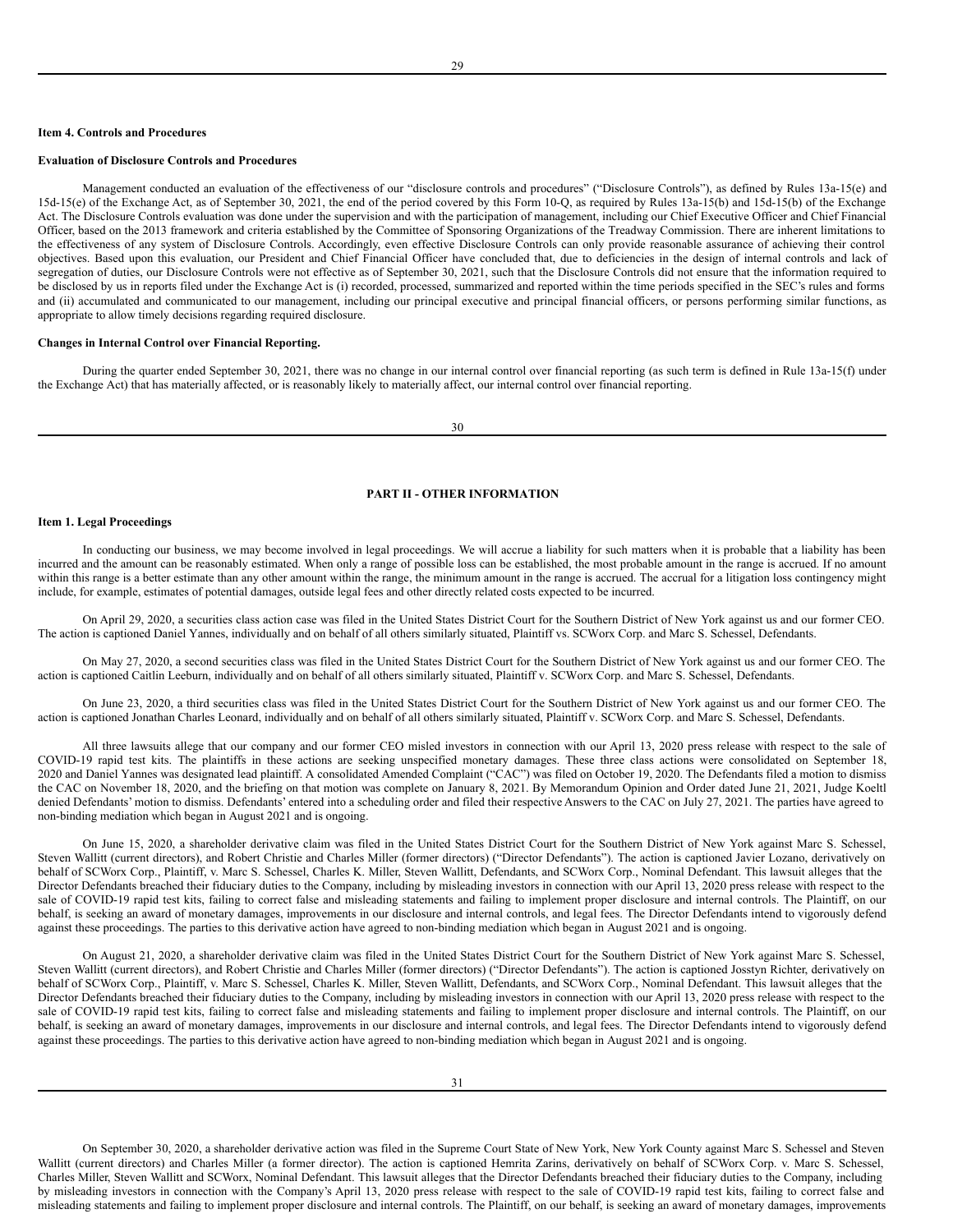in our disclosure and internal controls, and legal fees. On October 28,2020, Zarins withdrew this action and refiled an action in the Chancery Court in the State of Delaware on October 29, 2020. Zarins named as Defendants Marc S. Schessel, Robert Christie (a former director), Steven Wallitt and SCWorx, Nominal Defendant. The allegations, as well as the relief sought, in the Delaware Chancery Court proceeding are substantially the same as that filed in the New York State Action. The Director Defendants intend to vigorously defend against these proceedings. The parties to this derivative action have agreed to non-binding mediation which began in August 2021 and is ongoing.

In addition, following the April 13, 2020 press release and related disclosures (related to COVID-19 rapid test kits), the Securities and Exchange Commission made an inquiry regarding the disclosures we made in relation to the transaction involving COVID-19 test kits. On April 22, 2020, the Securities and Exchange Commission ordered that trading in the securities of our company be suspended because of "questions and concerns regarding the adequacy and accuracy of publicly available information in the marketplace" (the "SEC Trading Halt"). The SEC Trading Halt expired May 5, 2020, at 11:59 PM EDT. We have cooperated fully with the SEC's investigation and will continue to do so as and when requested.

In April 2020, we received related inquiries from The Nasdaq Stock Market and the Financial Industry Regulatory Authority (FINRA). We have been fully cooperating with these agencies and providing information and documents, as requested. On May 5, 2020, the Nasdaq Stock Market informed us that it had initiated a "T12 trading halt," which means the halt will remain in place until we have fully satisfied Nasdaq's request for additional information. We fully cooperated with Nasdaq and responded to all of Nasdaq's information requests as they were issued. The T12 trading halt was lifted on August 10, 2020.

Also in April 2020, we were contacted by the U.S. Attorney's Office for the District of New Jersey, which is seeking information and documents from our officers and directors relating primarily to the April 13, 2020 press release concerning COVID-19 rapid test kits. We have cooperated fully with the U.S. Attorney's Office in its investigation and will continue to do so as and when requested.

In connection with these actions and investigations, the Company is obligated to indemnify its officers and directors for costs incurred in defending against these claims and investigations. Because the Company currently does not have the resources to pay for these costs, its directors and officers liability insurance carrier has agreed to indemnify these persons even though the \$750,000 retention under such policy has not yet been met. The Company estimates it is currently obligated to pay approximately \$700,000 of the retention, which payments could have a material adverse effect on the Company.

# **David Klarman v. SCWorx Corp. f/k/a Alliance MMA, Inc., Index No. 619536/2019 (N.Y. State Sup. Ct., Suffolk County)**

On October 3, 2019, David Klarman, a former employee of Alliance, served a complaint against SCWorx seeking \$400,000.00 for a breach of his employment agreement with Alliance. Klarman claims that Alliance ceased paying him his salary in March 2018 as well as other alleged contractual benefits. SCWorx does not believe that it owes the amount demanded and intends to vigorously defend against these claims. On March 6, 2020, SCWorx filed an answer and counterclaims against Mr. Klarman. On September 18, 2020, the Court granted Klarman's counsel's motion to withdraw as counsel due to "irreconcilable differences." The Court stayed the case for 45 days after service of the Court's order. Mr. Klarman's wife, Marie Klarman, Esq., filed a Notice of Appearance on November 6, 2020 and filed a motion on November 9, 2020 seeking various forms of relief -- in violation of the Court's Individual Rules and the Commercial Division Rules. We opposed Klarman's motion on December 31, 2020 and the case was marked fully submitted on January 21, 2021. By Decision and Order dated March 26, 2021, the Court granted Klarman's motion to dismiss four (4) of fourteen (14) defenses, denied Klarman's motion to dismiss SCWorx's counterclaims against him; denied Klarman's motion for summary judgment and denied Klarman's motion to strike allegations contained in the Affirmative Defenses and Counterclaims based on his contention that such allegations were "scandalous" or prejudicial. On April 7, 2021, Klarman filed a Reply to the Counterclaims, denying the material allegations and interposed numerous affirmative defenses. The Court has issued a preliminary conference order, setting a discovery cut-off of October 2022. The parties are currently engaged in discovery.

At this time, we are unable to predict the duration, scope, or possible outcome of these investigations and lawsuits.

32

## **Item 1A. Risk Factors**

We are a smaller reporting Company as defined by Rule 12b-2 of the Exchange Act and are not required to provide the information under this item.

## **Item 2. Unregistered Sales of Equity Securities and Use of Proceeds**

Since the beginning of the nine month period ended September 30, 2021, we have not sold any equity securities that were not registered under the Securities Act of 1933 that were not previously reported in a current report on Form 8-K

#### **Item 3. Default under Senior Securities**

Not applicable.

# **Item 4. Mine Safety Disclosures**

Not applicable.

# **Item 5. Other Information**

None.

33

**Item 6. Exhibits.**

# **EXHIBIT INDEX**

Pursuant to the rules and regulations of the SEC, we have filed certain agreements as exhibits to this Quarterly Report on Form 10-Q. These agreements may contain representations and warranties by the parties. These representations and warranties have been made solely for the benefit of the other party or parties to such agreements and (i) may have been qualified by disclosures made to such other party or parties, (ii) were made only as of the date of such agreements or such other date(s) as may be specified in such agreements and are subject to more recent developments, which may not be fully reflected in our public disclosure, (iii) may reflect the allocation of risk among the parties to such agreements and (iv) may apply materiality standards different from what may be viewed as material to investors. Accordingly, these representations and warranties may not describe our actual state of affairs at the date hereof and should not be relied upon.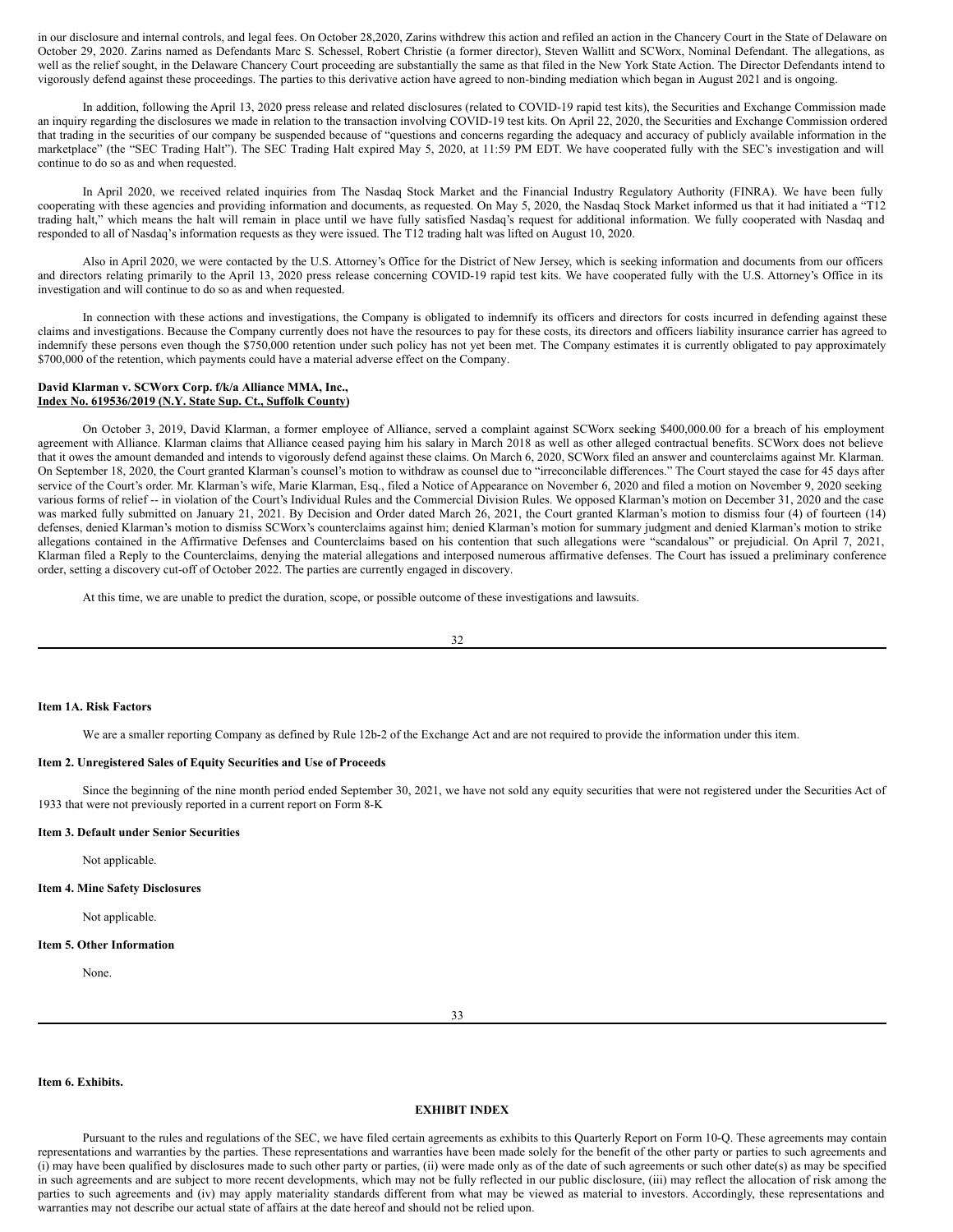| Exhibit# | <b>Exhibit Description</b>                                                                                                                                                                 |
|----------|--------------------------------------------------------------------------------------------------------------------------------------------------------------------------------------------|
| 3.1      | Certificate of Incorporation, as amended February 1, 2019 (incorporated by reference to Exhibit 3.1 to the Company's 10-K filed with the SEC on April 1,<br>2019)                          |
| 3.3      | Amended and Restated By-laws (Incorporated by reference to Exhibit 3.3 to the Company's Registration Statement on Form S-1 (File No. 333-213166)<br>filed with the SEC on August 16, 2016) |
| 4.1      | Warrant dated September 17, 2021 (incorporated by reference to Exhibit #4.1 to the Company's 8-K filed with the SEC on September 23, 2021)                                                 |
| 10.1     | Securities Purchase Agreement dated September 17, 2021 (incorporated by reference to Exhibit #10.1 to the Company's 8-K filed with the SEC on<br>September 23, 2021)                       |
| 10.2     | Registration Rights Agreement dated September 17, 2021 (incorporated by reference to Exhibit #10.2 to the Company's 8-K filed with the SEC on<br>September 23, 2021)                       |
| 31.1     | Certification of Chief Executive Officer pursuant to Section 302 of the Sarbanes-Oxley Act of 2002 <sup>*</sup>                                                                            |
| 31.2     | Certification of Chief Financial Officer pursuant to Section 302 of the Sarbanes-Oxley Act of 2002*                                                                                        |
| 32.1     | Section 1350 Certification of the Chief Executive Officer*                                                                                                                                 |
| 32.2     | Section 1350 Certification of the Chief Financial Officer*                                                                                                                                 |
| 101.INS  | Inline XBRL Instance Document.                                                                                                                                                             |
| 101.SCH  | Inline XBRL Taxonomy Extension Schema Document.                                                                                                                                            |
| 101.CAL  | Inline XBRL Taxonomy Extension Calculation Linkbase Document.                                                                                                                              |
| 101.DEF  | Inline XBRL Taxonomy Extension Definition Linkbase Document.                                                                                                                               |
| 101.LAB  | Inline XBRL Taxonomy Extension Label Linkbase Document.                                                                                                                                    |
| 101.PRE  | Inline XBRL Taxonomy Extension Presentation Linkbase Document.                                                                                                                             |
| 104      | Cover Page Interactive Data File (formatted as Inline XBRL and contained in Exhibit 101).                                                                                                  |

# 34

# **SIGNATURES**

Pursuant to the requirements of the Securities Exchange Act of 1934, the registrant has duly caused this report to be signed on its behalf by the undersigned, thereunto duly authorized.

**SCWORX CORP.**

Date: November 15, 2021 By: /s/ Timothy A. Hannibal Timothy A. Hannibal President and Chief Executive Officer (Principal Executive Officer)

35

# **SIGNATURES**

Pursuant to the requirements of the Securities Exchange Act of 1934, the registrant has duly caused this report to be signed on its behalf by the undersigned, thereunto duly authorized.

# **SCWORX CORP.**

Date: November 15, 2021 By: /s/ Christopher J. Kohler Christopher J. Kohler Chief Financial Officer (Principal Financial Officer)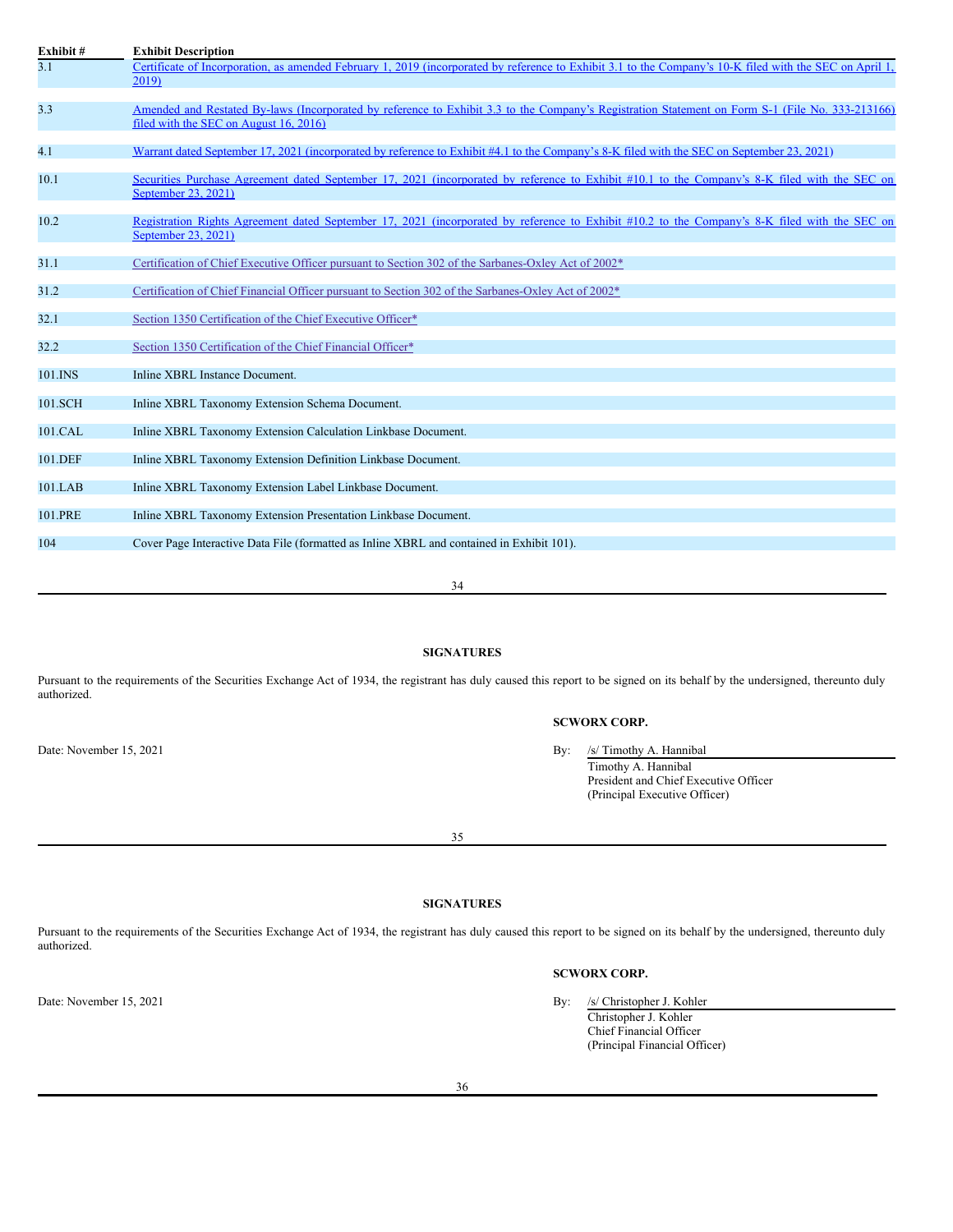<span id="page-22-0"></span>I, Timothy A. Hannibal, certify that:

- 1. I have reviewed this Quarterly Report on Form 10-Q of SCWorx Corp.;
- 2. Based on my knowledge, this report does not contain any untrue statement of a material fact or omit to state a material fact necessary to make the statements made, in light of the circumstances under which such statements were made, not misleading with respect to the period covered by this report;
- 3. Based on my knowledge, the financial statements, and other financial information included in this report, fairly present in all material respects the financial condition, results of operations and cash flows of the registrant as of, and for, the periods present in this report;
- 4. I am responsible for establishing and maintaining disclosure controls and procedures (as defined in Exchange Act Rules 13a-15(e) and 15d-15(e)) and internal control over financial reporting (as defined in Exchange Act Rules 13a-15(f) and 15d-15(f)) for the registrant and have:
	- a) Designed such disclosure controls and procedures, or caused such disclosure controls and procedures to be designed under our supervision, to ensure that material information relating to the registrant, including its consolidated subsidiaries, is made known to us by others within those entities, particularly during the period in which this report is being prepared;
	- b) Designed such internal control over financial reporting, or caused such internal control over financial reporting to be designed under our supervision, to provide reasonable assurance regarding the reliability of financial reporting and the preparation of financial statements for external purposes in accordance with generally accepted accounting principles;
	- c) Evaluated the effectiveness of the registrant's disclosure controls and procedures and presented in this report our conclusions about the effectiveness of the disclosure controls and procedures, as of the end of the period covered by this report based on such evaluation; and
	- d) Disclosed in this report any change in the registrant's internal control over financing reporting that occurred during the registrant's most recent fiscal quarter (the registrant's fourth fiscal quarter in the case of an annual report) that has materially affected, or is reasonably likely to materially affect, the registrant's internal control over financial reporting; and
- 5. I have disclosed, based on our most recent evaluation of internal control over financial reporting, to the registrant's auditors and the audit committee of the registrant's board of directors (or persons performing the equivalent functions):
	- a) All significant deficiencies and material weaknesses in the design or operation of internal control over financial reporting which are reasonably likely to adversely affect the registrant's ability to record, process, summarize and report financial information; and
	- b) Any fraud, whether or not material, that involves management or other employees who have a significant role in the registrant's internal control over financial reporting.

Date: November 15, 2021 **By:** */s/* Timothy A. Hannibal

Timothy A. Hannibal President and Chief Operating Officer (Principal Executive Officer)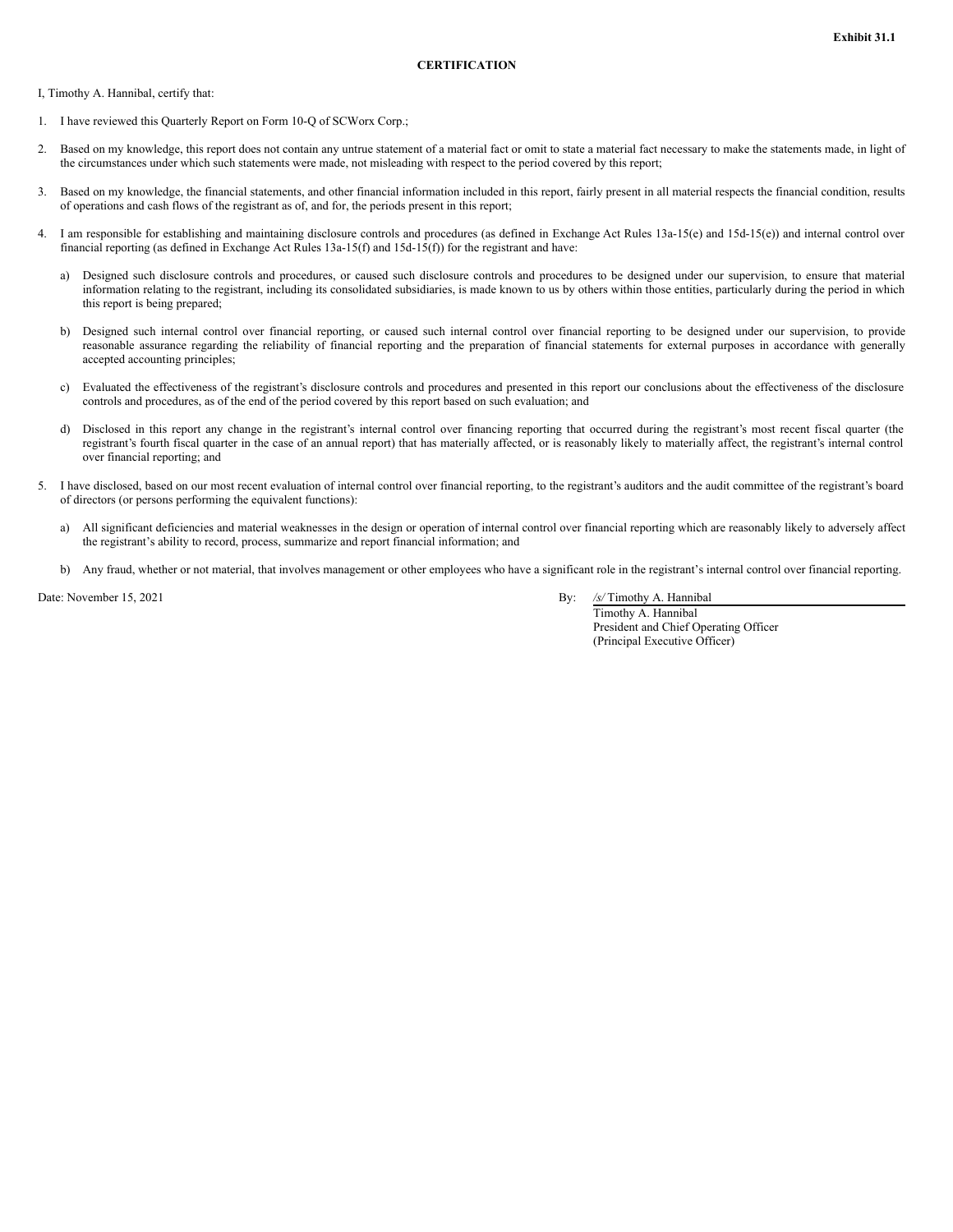<span id="page-23-0"></span>I, Christopher J. Kohler, certify that:

- 1. I have reviewed this Quarterly Report on Form 10-Q of SCWorx Corp.;
- 2. Based on my knowledge, this report does not contain any untrue statement of a material fact or omit to state a material fact necessary to make the statements made, in light of the circumstances under which such statements were made, not misleading with respect to the period covered by this report;
- 3. Based on my knowledge, the financial statements, and other financial information included in this report, fairly present in all material respects the financial condition, results of operations and cash flows of the registrant as of, and for, the periods present in this report;
- 4. I am responsible for establishing and maintaining disclosure controls and procedures (as defined in Exchange Act Rules 13a-15(e) and 15d-15(e)) and internal control over financial reporting (as defined in Exchange Act Rules 13a-15(f) and 15d-15(f)) for the registrant and have:
	- a) Designed such disclosure controls and procedures, or caused such disclosure controls and procedures to be designed under our supervision, to ensure that material information relating to the registrant, including its consolidated subsidiaries, is made known to us by others within those entities, particularly during the period in which this report is being prepared;
	- b) Designed such internal control over financial reporting, or caused such internal control over financial reporting to be designed under our supervision, to provide reasonable assurance regarding the reliability of financial reporting and the preparation of financial statements for external purposes in accordance with generally accepted accounting principles;
	- c) Evaluated the effectiveness of the registrant's disclosure controls and procedures and presented in this report our conclusions about the effectiveness of the disclosure controls and procedures, as of the end of the period covered by this report based on such evaluation; and
	- d) Disclosed in this report any change in the registrant's internal control over financing reporting that occurred during the registrant's most recent fiscal quarter (the registrant's fourth fiscal quarter in the case of an annual report) that has materially affected, or is reasonably likely to materially affect, the registrant's internal control over financial reporting; and
- 5. I have disclosed, based on our most recent evaluation of internal control over financial reporting, to the registrant's auditors and the audit committee of the registrant's board of directors (or persons performing the equivalent functions):
	- a) All significant deficiencies and material weaknesses in the design or operation of internal control over financial reporting which are reasonably likely to adversely affect the registrant's ability to record, process, summarize and report financial information; and
	- b) Any fraud, whether or not material, that involves management or other employees who have a significant role in the registrant's internal control over financial reporting.

Date: November 15, 2021 By: */s/* Christopher J. Kohler

Christopher J. Kohler Chief Financial Officer (Principal Financial Officer)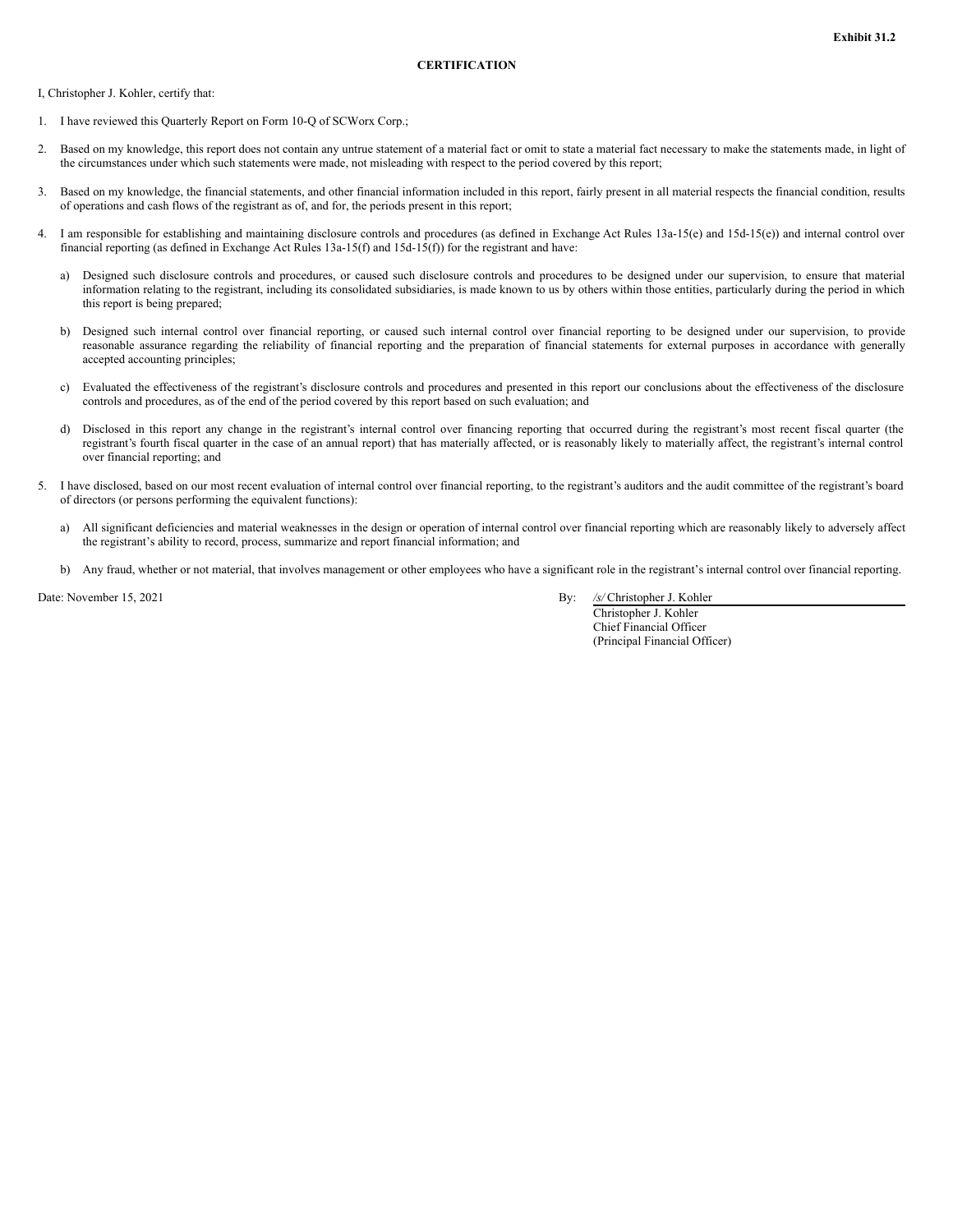# **Section 1350 CERTIFICATION**

<span id="page-24-0"></span>In connection with this Quarterly Report of SCWorx Corp. (the "Company") on Form 10-Q for the quarter ended September 30, 2021, as filed with the U.S. Securities and Exchange Commission on the date hereof (the "Report"), I, Timothy A. Hannibal, President and Chief Operating Officer of the Company, certify pursuant to 18 U.S.C. Section 1350, as adopted pursuant to Section 906 of the Sarbanes-Oxley Act of 2002, that:

- (1) The Report fully complies with the requirements of Section 13(a) or 15(d) of the Securities Exchange Act of 1934, as amended; and
- (2) The information contained in the Report, fairly presents, in all material respects, the financial condition and results of operations of the Company.

Date: November 15, 2021 By: /s/Timothy A. Hannibal

Timothy A. Hannibal President and Chief Operating Officer (Principal Executive Officer) Timothy A. Hannibal